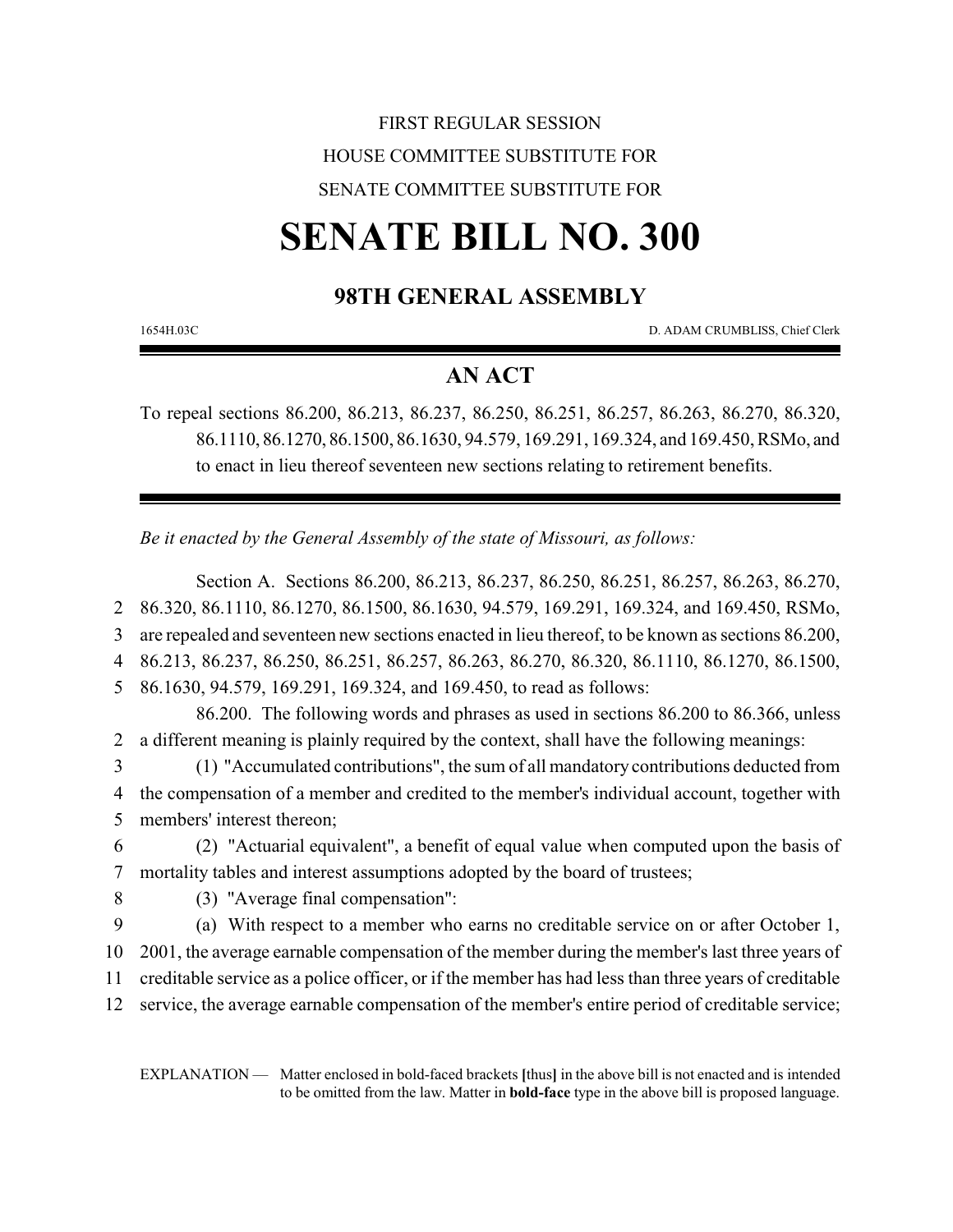(b) With respect to a member who is not participating in the DROP pursuant to section 86.251 on October 1, 2001, who did not participate in the DROP at any time before such date, and who earns any creditable service on or after October 1, 2001, the average earnable compensation of the member during the member's last two years of creditable service as a policeman, or if the member has had less than two years of creditable service, then the average earnable compensation of the member's entire period of creditable service;

 (c) With respect to a member who is participating in the DROP pursuant to section 86.251 on October 1, 2001, or whose participation in DROP ended before such date, who returns to active participation in the system pursuant to section 86.251, and who terminates employment as a police officer for reasons other than death or disability before earning at least two years of creditable service after such return, the portion of the member's benefit attributable to creditable service earned before DROP entry shall be determined using average final compensation as defined in paragraph (a) of this subdivision; and the portion of the member's benefit attributable to creditable service earned after return to active participation in the system shall be determined using average final compensation as defined in paragraph (b) of this subdivision;

 (d) With respect to a member who is participating in the DROP pursuant to section 86.251 on October 1, 2001, or whose participation in the DROP ended before such date, who returns to active participation in the system pursuant to section 86.251, and who terminates employment as a police officer after earning at least two years of creditable service after such return, the member's benefit attributable to all of such member's creditable service shall be determined using the member's average final compensation as defined in paragraph (b) of this subdivision;

 (e) With respect to a member who is participating in the DROP pursuant to section 86.251 on October 1, 2001, or whose participation in DROP ended before such date, who returns to active participation in the system pursuant to section 86.251, and whose employment as a police officer terminates due to death or disability after such return, the member's benefit attributable to all of such member's creditable service shall be determined using the member's average final compensation as defined in paragraph (b) of this subdivision; and

 (f) With respect to the surviving spouse or surviving dependent child of a member who earns any creditable service on or after October 1, 2001, the average earnable compensation of the member during the member's last two years of creditable service as a police officer or, if the member has had less than two years of creditable service, the average earnable compensation of the member's entire period of creditable service;

(4) "Beneficiary", any person in receipt of a retirement allowance or other benefit;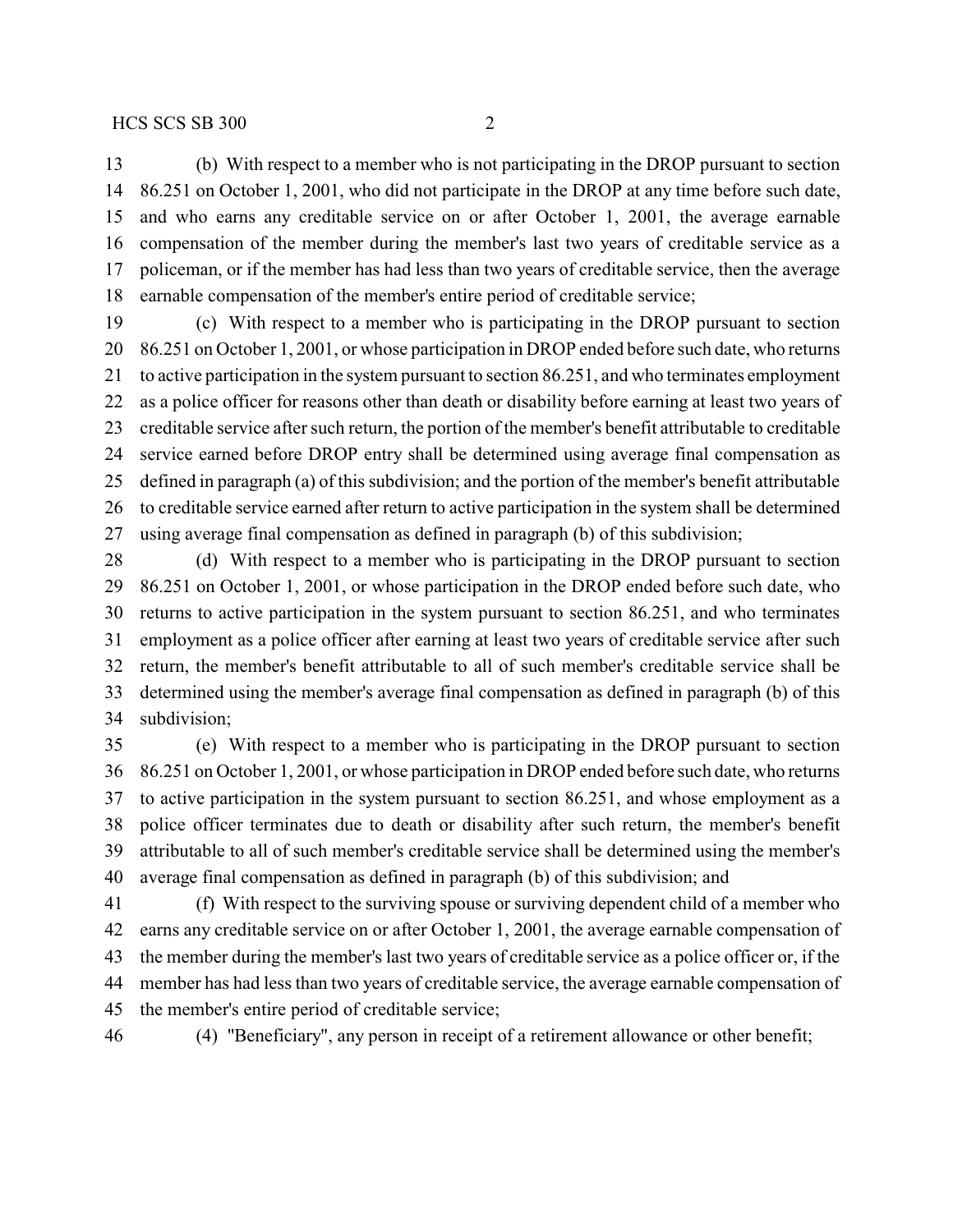(5) **[**"Board of police commissioners", any board of police commissioners, police commissioners and any other officials or boards now or hereafter authorized by law to employ and manage a permanent police force in such cities;

 (6)**]** "Board of trustees", the board provided in sections 86.200 to 86.366 to administer the retirement system;

 **[**(7)**] (6)** "Creditable service", prior service plus membership service as provided in sections 86.200 to 86.366;

**[**(8)**] (7)** "DROP", the deferred retirement option plan provided for in section 86.251;

 **[**(9)**] (8)** "Earnable compensation", the annual salary established under section 84.160 which a member would earn during one year on the basis of the member's rank or position plus any additional compensation for academic work and shift differential that may be provided by any official or board now or hereafter authorized by law to employ and manage a permanent police force in such cities. Such amount shall include the member's deferrals to a deferred compensation plan pursuant to Section 457 of the Internal Revenue Code or to a cafeteria plan pursuant to Section 125 of the Internal Revenue Code or, effective October 1, 2001, to a transportation fringe benefit program pursuant to Section 132(f)(4) of the Internal Revenue Code. Earnable compensation shall not include a member's additional compensation for overtime, standby time, court time, nonuniform time or unused vacation time. Notwithstanding the foregoing, the earnable compensation taken into account under the plan established pursuant to sections 86.200 to 86.366 with respect to a member who is a noneligible participant, as defined in this subdivision, for any plan year beginning on or after October 1, 1996, shall not exceed the amount of compensation that may be taken into account under Section 401(a)(17) of the Internal Revenue Code, as adjusted for increases in the cost of living, for such plan year. For purposes of this subdivision, a "noneligible participant" is an individual who first becomes a member on or after the first day of the first plan year beginning after the earlier of:

(a) The last day of the plan year that includes August 28, 1995; or

(b) December 31, 1995;

 **[**(10)**] (9)** "Internal Revenue Code", the federal Internal Revenue Code of 1986, as amended;

 **[**(11)**] (10)** "Mandatory contributions", the contributions required to be deducted from the salary of each member who is not participating in DROP in accordance with section 86.320;

 **[**(12)**] (11)** "Medical board", the **[**board of three physicians of different disciplines**] health care organization** appointed by the trustees of the police retirement board and responsible for arranging and passing upon all medical examinations required under the provisions of sections 86.200 to 86.366, which **[**board**]** shall investigate all essential statements and certificates made by or on behalf of a member in connection with an application for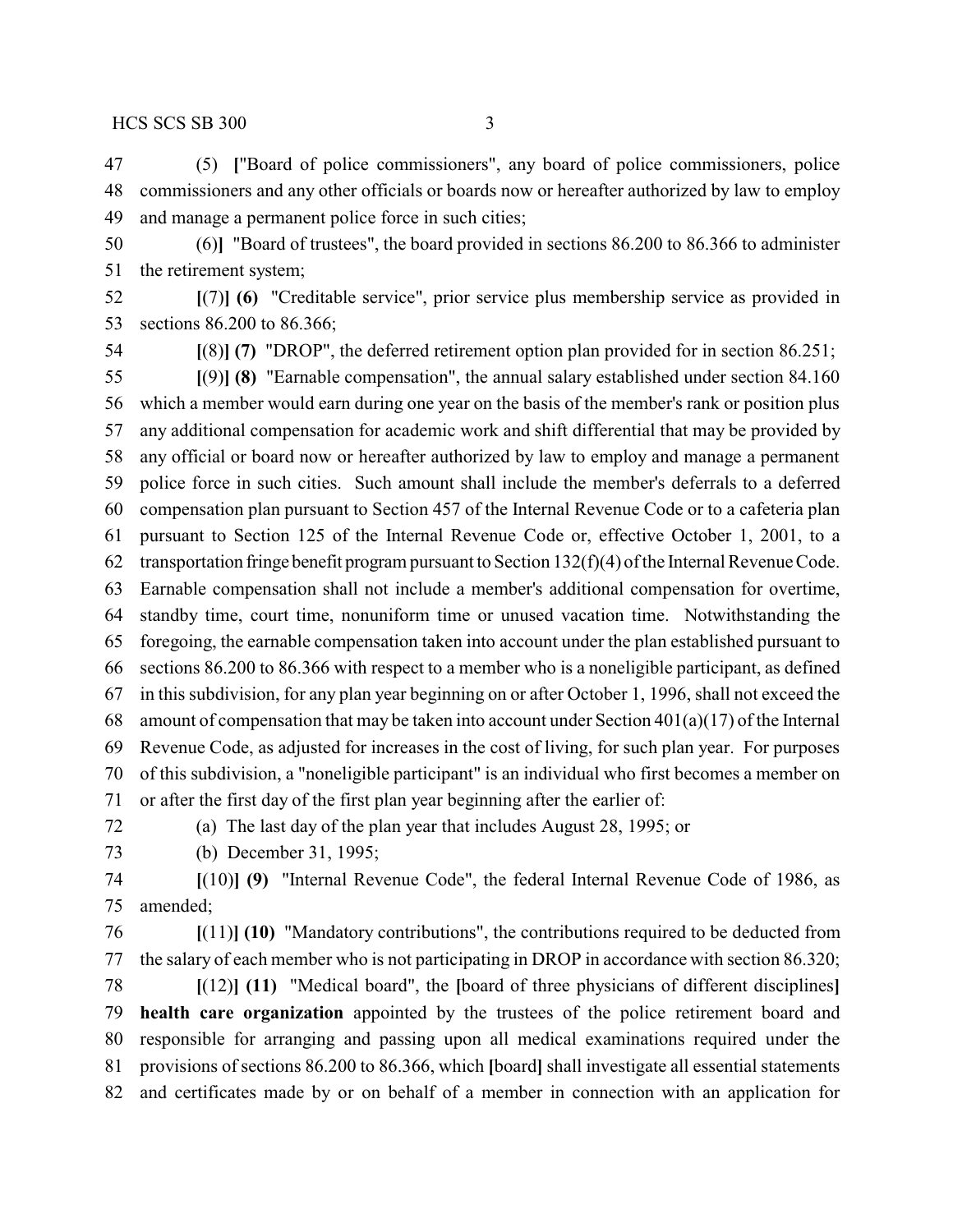disability retirement and shall report in writing to the board of trustees its conclusions and recommendations**[**, which can be based upon the opinion of a single member or that of an outside specialist if one is appointed, upon all the matters referred to such medical board**]**;

 **[**(13)**] (12)** "Member", a member of the retirement system as defined by sections 86.200 to 86.366;

 **[**(14)**] (13)** "Members' interest", interest on accumulated contributions at such rate as may be set from time to time by the board of trustees;

 **[**(15)**] (14)** "Membership service", service as a policeman rendered since last becoming a member, except in the case of a member who has served in the Armed Forces of the United States and has subsequently been reinstated as a policeman, in which case "membership service" means service as a policeman rendered since last becoming a member prior to entering such armed service;

 **[**(16)**] (15)** "Plan year" or "limitation year", the twelve consecutive-month period beginning each October first and ending each September thirtieth;

 **[**(17)**] (16)** "Policeman" or "police officer", anymember of the police force of such cities who holds a rank in such police force;

 **[**(18)**] (17)** "Prior service", all service as a policeman rendered prior to the date the system becomes operative or prior to membership service which is creditable in accordance with the provisions of sections 86.200 to 86.366;

 **[**(19)**] (18)** "Reserve officer", any member of the police reserve force of such cities, armed or unarmed, who works less than full time, without compensation, and who, by his or her assigned function or as implied by his or her uniform, performs duties associated with those of a police officer and who currently receives a service retirement as provided by sections 86.200 to 86.366;

 **[**(20)**] (19)** "Retirement allowance", annual payments for life as provided by sections 86.200 to 86.366 which shall be payable in equal monthly installments or any benefits in lieu thereof granted to a member upon termination of employment as a police officer and actual retirement;

 **[**(21)**] (20)** "Retirement system", the police retirement system of the cities as defined in sections 86.200 to 86.366;

 **[**(22)**](21)** "Surviving spouse", the surviving spouse of amember who was the member's spouse at the time of the member's death.

86.213. 1. The general administration and the responsibility for the proper operation of the retirement system and for making effective the provisions of sections 86.200 to 86.366 are

hereby vested in a board of trustees of nine persons. The board shall be constituted as follows: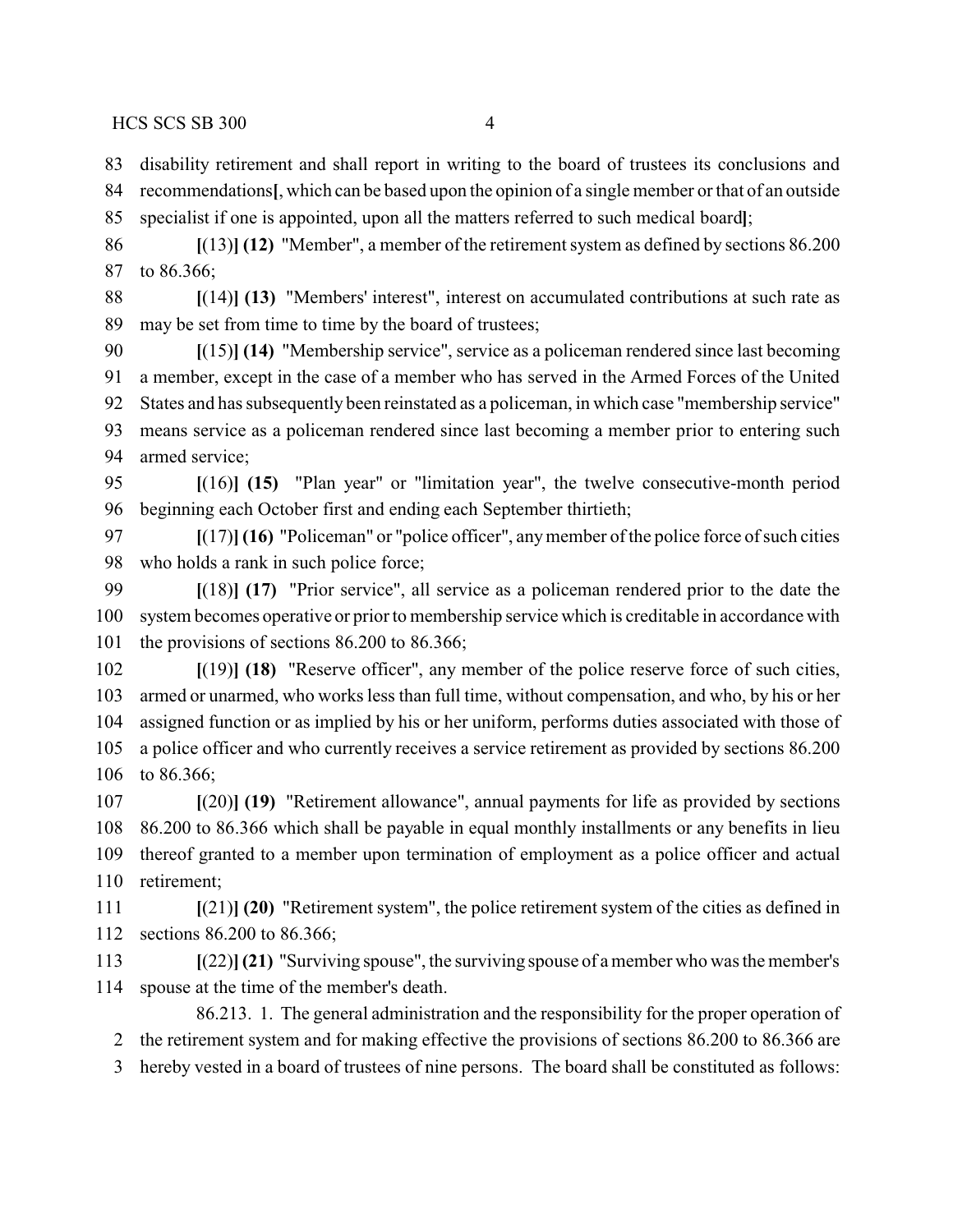(1) The comptroller of the city, ex officio. If the comptroller is absent from any meeting of the board of trustees for any cause whatsoever, the comptroller may be represented by either the deputy comptroller or the first assistant comptroller who in such case shall have full power to act as a member of the said board of trustees;

 (2) Two members to be appointed by the mayor of the city to serve for a term of two years, except the mayor shall not appoint the police chief of the municipal police force**[**,**] or** the city's director of public safety**[**, or the president of the board of police commissioners of the city**]**;

 (3) Three members to be elected by the members of the retirement system of the city for a term of three years; provided, however, that the term of office of the first three members so elected shall begin immediately upon their election and one such member's term shall expire one year from the date the retirement system becomes operative, another such member's term shall expire two years from the date the retirement system becomes operative and the other such member's term shall expire three years from the date the retirement system becomes operative; provided, further, that such members shall be members of the system and hold office only while members of the system;

 (4) Three members who shall be retired members of the retirement system to be elected by the retired members of the retirement system for a term of three years; except that, the term of office of the first two members so elected shall begin immediately upon their election and one such member's term shall expire two years from the date of election and the other such member's term shall expire three years from the date of election.

 2. Any member elected chairman of the board of trustees may serve without term limitations.

 3. Each commissioned elected trustee shall be granted travel time by the St. Louis metropolitan police department to attend any and all functions that have been authorized by the board of trustees of the police retirement system of St. Louis. Travel time, with compensation, for a trustee shall not exceed thirty days in any board fiscal year.

86.237. 1. The board of trustees is authorized to use the city counselor of the specified cities as a legal advisor to the board of trustees and may also appoint an attorney-at-law or firm of attorneys-at-law to serve as the legal advisor and consultant to the board of trustees and to represent the system and the board of trustees in all legal proceedings.

 2. The board of trustees shall designate a **[**medical director, who**] medical board which** shall **[**appoint physicians, including himself or herself if appropriate, as he or she deems necessary to**]** arrange for and pass upon all medical examinations required under the provisions of sections 86.200 to 86.366. Such **[**physicians**] medical board** shall investigate all essential statements as to physical or mental conditions made by or on behalf of a member in connection with an application for disability retirement and shall report in writing **[**their**] to the board of**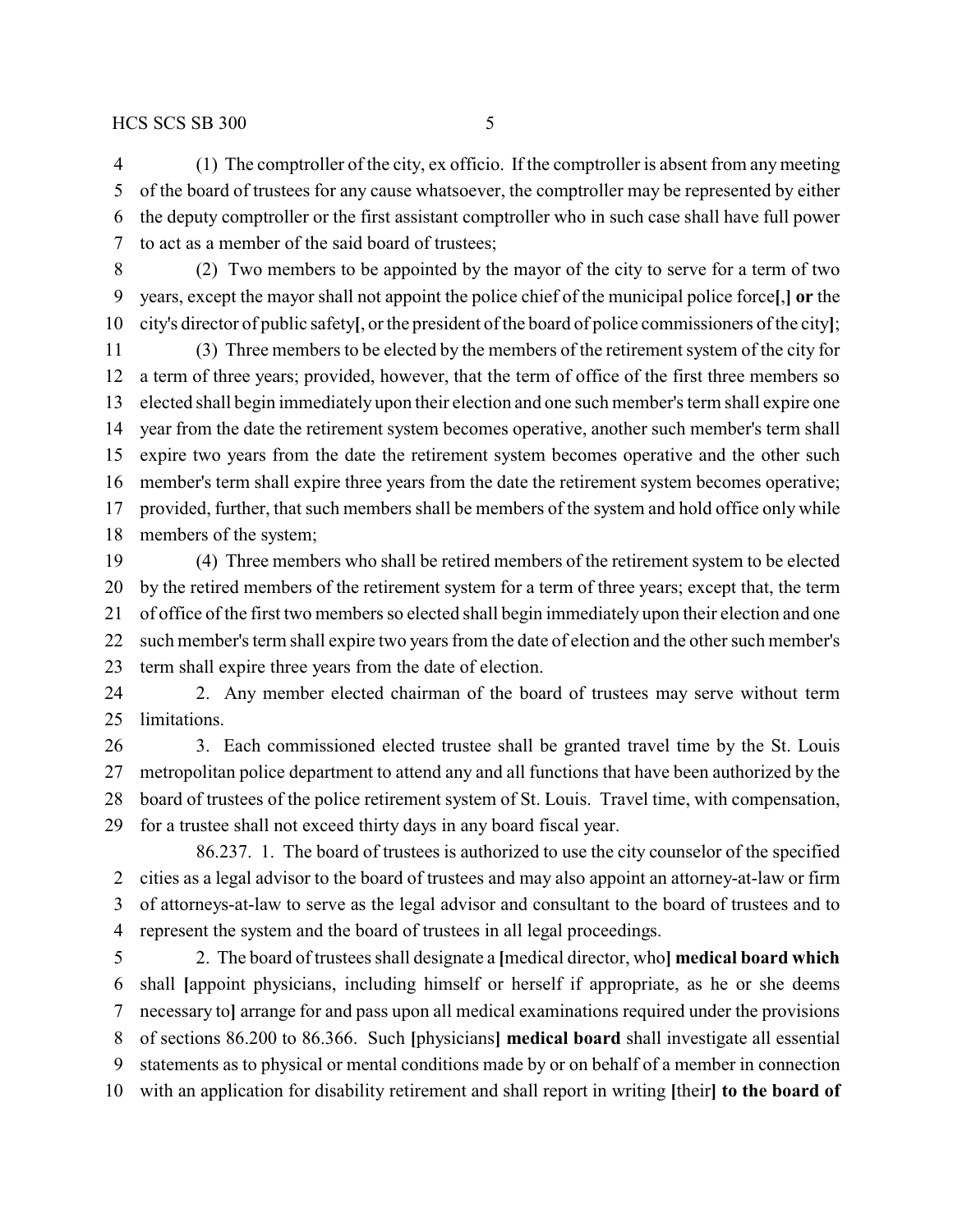**trustees its** conclusions and recommendations upon all the matters referred to them. **[**The

medical director shall report in writing to the board of trustees conclusions and recommendations

concerning all essential statements as to physical or mental conditions made by or on behalf of

a member in connection with an application for disability retirement.**]**

86.250. Retirement of a member on a service retirement allowance shall be made by the board of trustees as follows:

 (1) Any member may terminate employment as a police officer and actually retire after completing twenty or more years of creditable service or attaining the age of fifty-five upon the member's written application to the board of trustees setting forth at what time, but not more than ninety days subsequent to the execution and filing of the application, the member desires to be retired;

 (2) Any member in service who has attained the age of sixty-five shall be terminated as a police officer and actually retired forthwith provided that upon request of the **[**board**] chief** of police **[**commissioners**]** the board of trustees may permit such member to remain in service for periods of not to exceed one year from the date of the last request from the **[**board**] chief** of police **[**commissioners**]**.

86.251. 1. The board of trustees may develop and establish a deferred retirement option plan (DROP) in which members who are eligible for retirement but who have not terminated employment as police officers and who have not actually retired may participate. The DROP shall be designed to allow members with at least twenty years of creditable service or who have attained the age of fifty-five who have achieved eligibility for retirement and are entitled to a service retirement allowance and other benefits to postpone actual retirement, continue active employment and accumulate a deferred receipt of the service retirement allowance. No one shall participate in the DROP for a period exceeding five years.

 2. Anymember who has at least twenty years of creditable service or has attained the age of fifty-five may elect in writing before retirement to participate in the DROP. A member electing to participate in the DROP shall postpone actual retirement, shall continue in active employment and shall not receive any direct retirement allowance payments or benefits during the period of participation.

14 3. Upon the start of the participation in the DROP, the member shall cease to make any mandatory contributions to the system. No contribution shall be required by the city into the DROP account. During the period of participation in the DROP, the amount that the member would have received as a service retirement allowance if the member had actually retired instead of entering DROP shall be deposited monthly in the member's DROP account which shall be established in the member's name by the board of trustees. The member's service retirement allowance shall not be adjusted for any cost-of-living increases for any period prior to the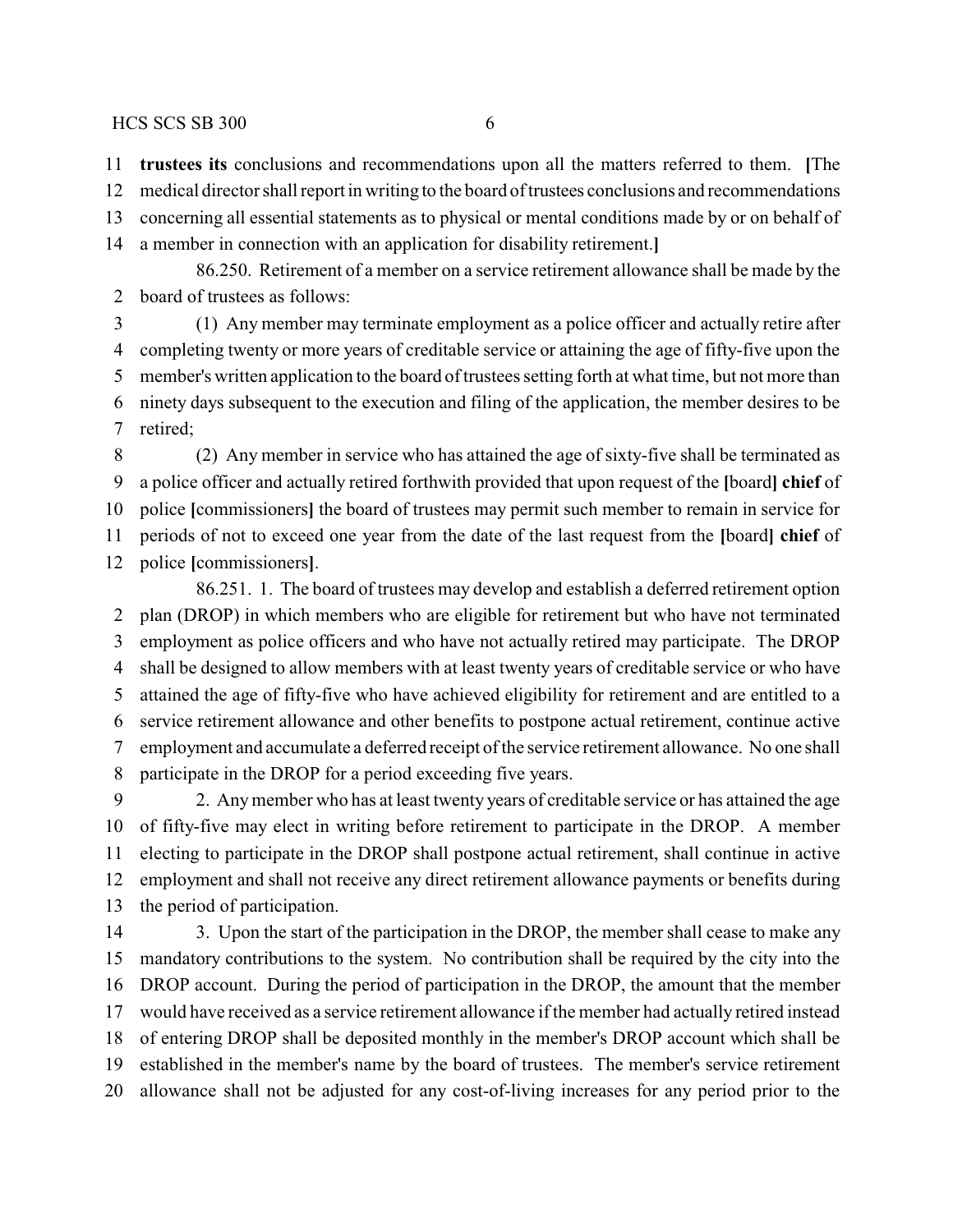member's termination of employment as a police officer and actual retirement. Cost-of-living increases, if any, for any period following the member's termination of employment as a police officer and actual retirement shall be applied only to monthly service retirement payments made following termination of employment as a police officer and actual retirement. Service earned during the period of participation in the DROP shall not be creditable service and shall not be counted in determination of any service retirement allowance or surviving spouse's or dependents' benefits. Compensation paid during the period of participation in the DROP shall not be earnable compensation and shall not be counted in the determination of any service retirement allowance or surviving spouse's or dependent's benefits. The member's service retirement allowance shall be frozen as of the date the member enters DROP. Except as specifically provided in sections 86.200 to 86.366, the member's frozen service retirement allowance shall not increase while the member is participating in DROP or after the member's participation in DROP ends, and the member shall not share in any benefit improvement that is enacted or that becomes effective while such member is participating in the DROP.

 4. A member shall cease participation in the DROP upon the termination of the member's employment as a police officer and actual retirement, or at the end of the five-year period commencing on the first day of the member's participation in the DROP, or as of the effective date**[**, but in no event prior to October 1, 2001,**]** of the member's election to return to active participation in the system, whichever occurs first. A member's election to return to active participation in the system before the end of the five-year period commencing on the first day of participation in the DROP shall be made and shall become effective in accordance with procedures established by the board of trustees**[**, but in no event prior to October 1, 2001**]**. Upon the member's termination of employment as a police officer and actual retirement, the member shall elect to receive the value of the member's DROP account, in one of the following forms of payment:

(a) A lump sum payment; or

 (b) Equal monthly installments over a ten-year period. Either form of payment should begin within thirty days after the member's notice to the board of trustees that the member has selected a particular option.

 5. If a member who is participating in the DROP elects to return to active participation in the system or if a member who is participating in the DROP does not terminate employment and actually retires as a police officer in the city for which the retirement system was established pursuant to sections 86.200 to 86.366 at the end of the five-year period commencing on the first day of the member's participation in the DROP, the member shall return to active participation in the system and shall resume making mandatory contributions to the system effective as of the day after participation in the DROP ends **[**or, if later, October 1, 2001**]**. The board of trustees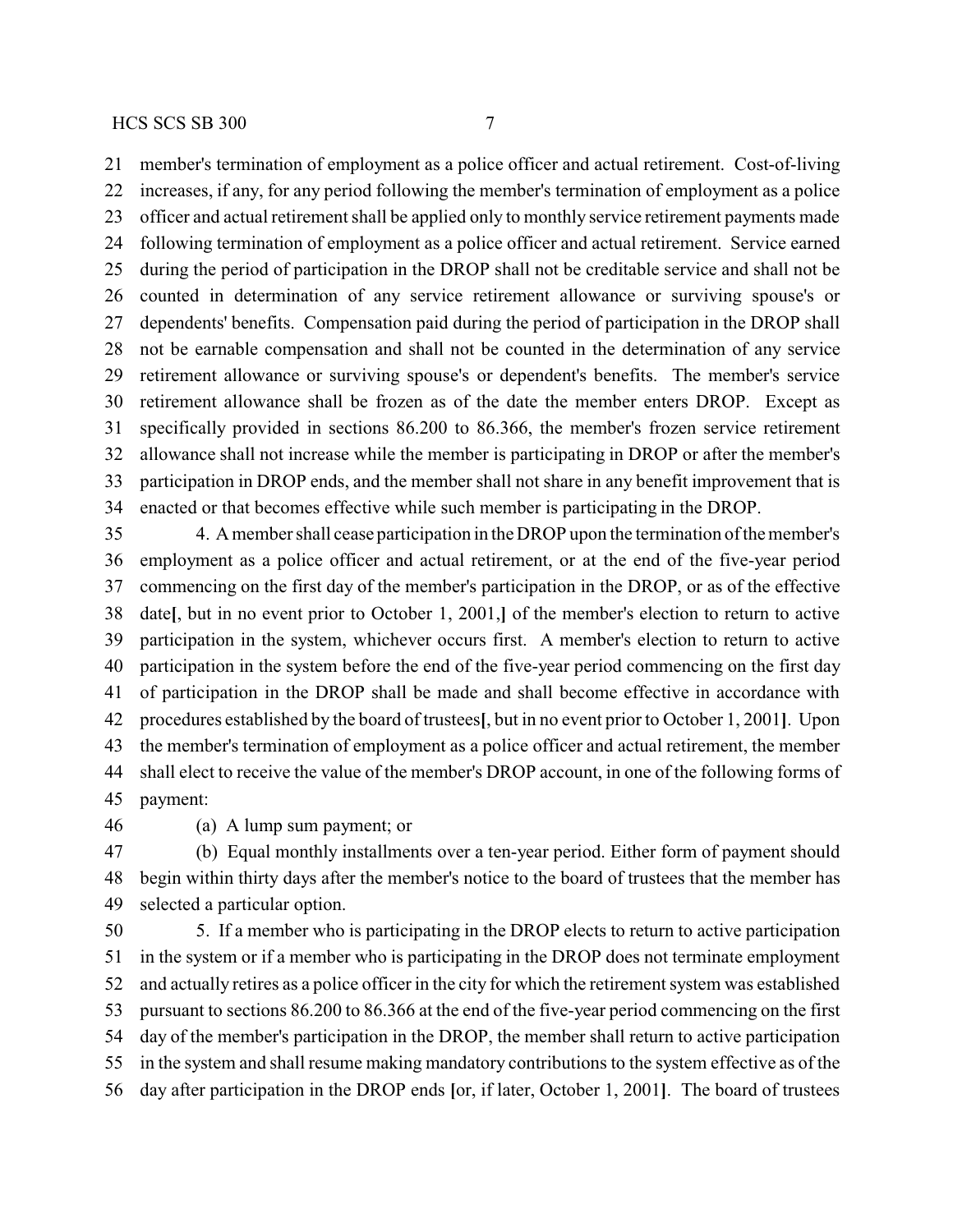shall notify the **[**police commissioners**] chief of police** to begin deducting mandatory contributions from the member's salary and the member's employment period shall count as creditable service beginning as of the day the member returns to active participation.

 6. In no event shall a member whose participation in DROP has ended for any reason be eligible to participate in DROP again.

 7. Upon the member's termination of employment as a police officer and actual retirement, the member's mandatory contributions to the retirement system shall be paid to the member pursuant to subsection 4 of section 86.253.

 8. If a member dies prior to termination of employment as a police officer and actual retirement while participating in the DROP or before the member has received full withdrawal of the amount in the member's DROP account under the installment optional payment form, the remaining balance of the member's DROP account shall be payable to the member's surviving spouse; or, if the member is then unmarried, to the member's dependent children in equal shares; or, if none, to the member's dependent mother or father; or, if none, to the member's designated beneficiary or, if no such beneficiary is then living, to the member's estate. Payment shall be made in a lump sum within sixty days after receipt by the board of trustees of evidence and proof of the death of a member. In addition, the member's mandatory contributions, if any, that were not already paid to the member pursuant to subsection 4 of section 86.253 shall be paid to the member's surviving spouse pursuant to section 86.288.

 9. If a member applies for and receives benefits for an accidental disability retirement allowance pursuant to the provisions of section 86.263, the member shall forfeit all rights, claims or interest in the member's DROP account and the member's benefits shall be calculated as if the member has continued in employment and had not elected to participate in the DROP. Any portion of a DROP account that has been forfeited as provided in this subsection shall be a general asset of the system.

82 10. A member's DROP account shall earn interest equal to the rate of return earned by 83 the system's investment portfolio on a market value basis, including realized and unrealized gains and losses, net of investment expense, as certified by the system's actuary. As of the last day of each plan year beginning after DROP participation begins, the member's DROP account balance, determined as of the last day of the prior plan year, shall be credited with interest at the investment rate earned by the assets of the retirement system for such prior plan year. If distribution of the member's DROP account balance is made in a lump sum under subsection 4 or 8 of this section, interest for the plan year of distribution shall be credited on the ending balance for the prior plan year at the investment rate earned on the assets of the retirement system for the prior plan year, in proportion to the part of the plan year preceding the date of the member's termination of employment or death, whichever is earlier. If the member's DROP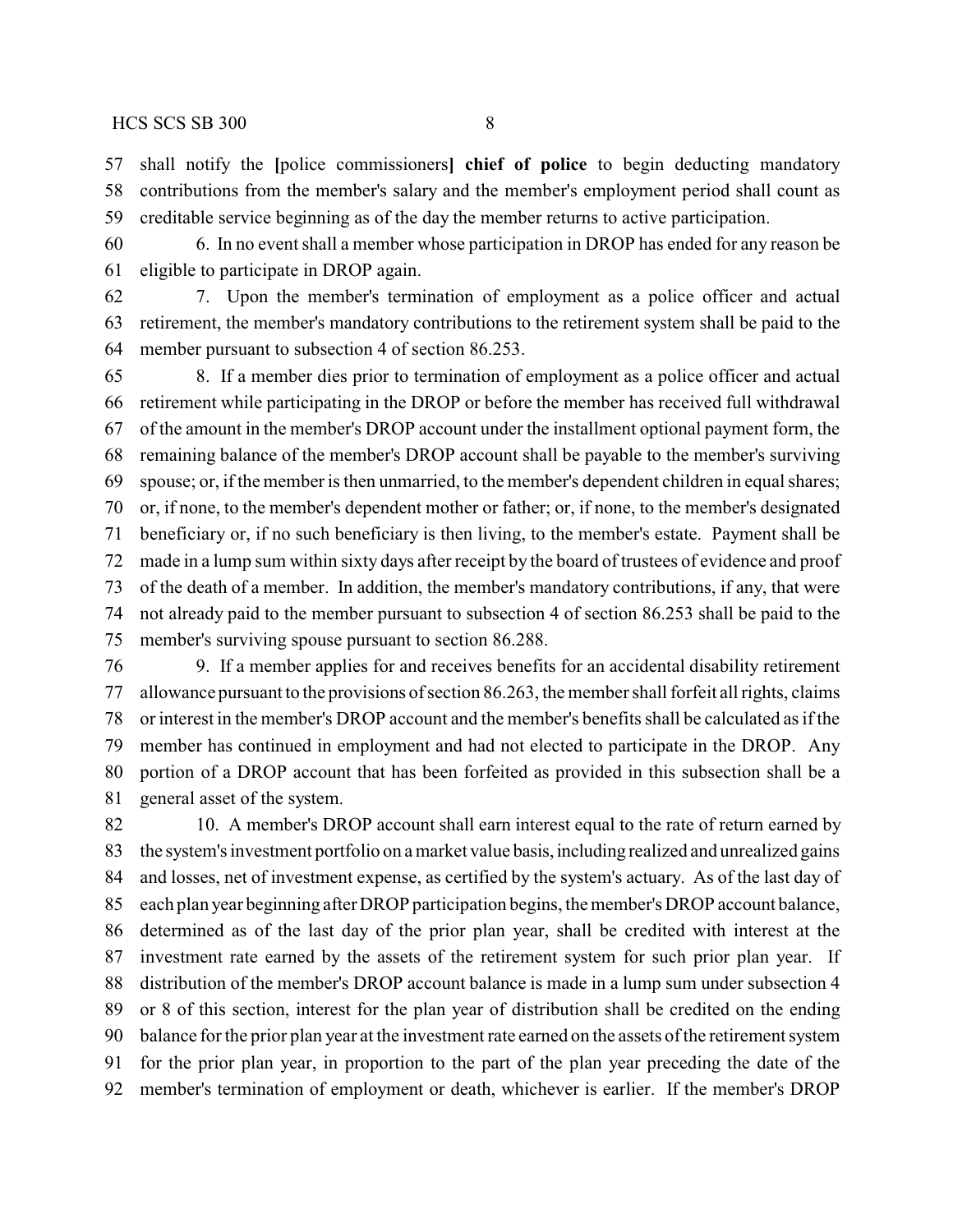account is paid in equal monthly installments pursuant to subsection 4 of this section, interest during the installment period shall be credited as of the last day of each plan year ending after installment payment begins on the account balance as of the first or last day of the plan year, whichever is lower, at the investment rate earned by the assets of the system for the prior plan year. Interest for the year in which the final installment is paid shall be credited on the balance remaining after the final installment is paid, at the investment rate earned on the assets of the system for the prior plan year, in proportion to the part of the plan year preceding payment of the final installment. Any interest credited to the DROP account during the installment period shall be paid as soon as reasonably possible after the final monthly installment. No interest shall be credited on amounts, if any, added to the member's DROP account during the year in which the distribution of the account is completed.

 11. The board of trustees shall not incur any liability individually or on behalf of other individuals for any act or omission made in good faith in relation to the DROP or assets credited to DROP accounts established by this section. The provisions of the Internal Revenue Code and regulations promulgated thereunder shall supersede any provision of this section if there is any inconsistency with the Internal Revenue Code or regulation.

 12. Upon the receipt by the board of trustees of evidence and proof that the death of a member resulted from an event occurring while the member was in the actual performance of duty, and if the member is participating in the DROP, the member's surviving spouse or, if the member is then unmarried, the member's unmarried dependent children, may elect within thirty days after the member's death to have the amount in the member's DROP account paid in the form of a monthly survivor annuity. Payment of the survivor annuity shall begin within sixty days after the election is received. Payment to the member's surviving spouse shall continue until the surviving spouse's death; payment to the member's unmarried dependent children shall be made while any child qualifies as an unmarried dependent child pursuant to section 86.280. The survivor annuity shall be the actuarial equivalent of the member's DROP account as of the date of the member's death. In no event shall the total amount paid pursuant to this subsection be less than the member's DROP account balance as of the date of the member's death.

86.257. 1. Upon the application of the **[**board**] chief** of police **[**commissioners or any successor body**] or a member**, any member who has completed ten or more years of creditable service or upon the police retirement system created by sections 86.200 to 86.366 first attaining, after August 28, 2013, a funded ratio, as defined in section 105.660 and as determined by the system's annual actuarial valuation, of at least eighty percent, a member who has completed five or more years of creditable service and who has become permanently unable to perform the duties of a police officer as the result of an injury or illness not exclusively caused or induced by the actual performance of his or her official duties or by his or her own negligence shall be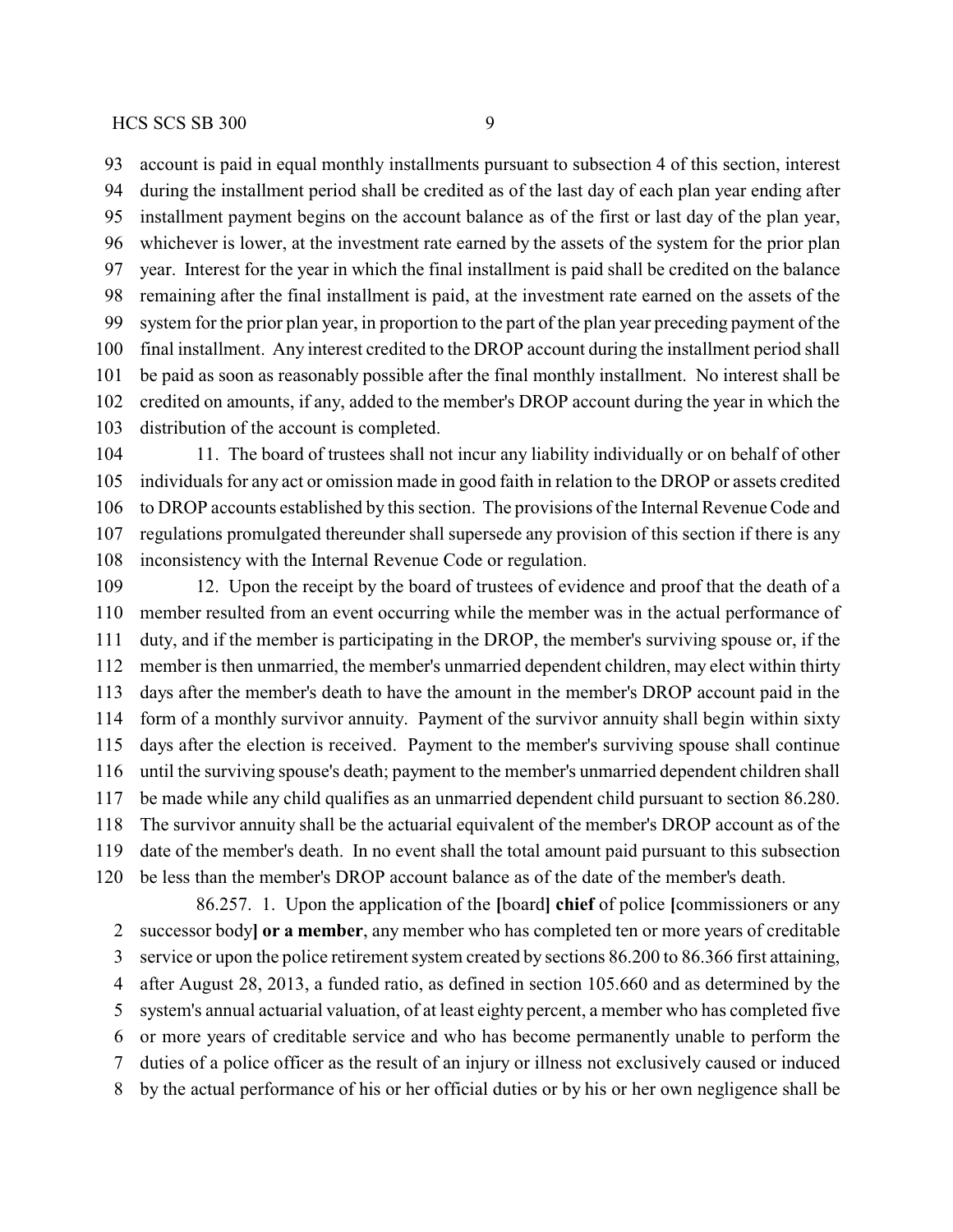retired by the board of **[**police commissioners or any successor body**] trustees of the police**

 **retirement system** upon certification by the medical board of the police retirement system and approval by the board of trustees of the police retirement system that the member is mentally or physicallyunable to perform the duties of a police officer, that the inability is permanent or likely to become permanent, and that the member should be retired.

 2. Once each year during the first five years following such member's retirement, and at least once in everythree-year period thereafter, the board of trustees may, and upon the member's application shall, require any nonduty disability beneficiary who has not yet attained sixty years of age to undergo a medical examination at a place designated by the medical board or such physicians as the medical board appoints. If any nonduty disability beneficiary who has not attained sixty years of age refuses to submit to a medical examination, his or her nonduty disability pension may be discontinued until his or her withdrawal of such refusal, and if his or her refusal continues for one year, all rights in and to such pension may be revoked by the board of trustees.

23 3. If the medical board certifies to the board of trustees that a nonduty disability beneficiary is able to perform the duties of a police officer, and if the board of trustees concurs on the report, then such beneficiary's nonduty disability pension shall cease.

 4. If upon cessation of a disability pension under subsection 3 of this section, the former disability beneficiary is restored to active service, he or she shall again become a member, and he or she shall contribute thereafter at the same rate as other members. Upon his or her subsequent retirement, he or she shall be credited with all of his or her active retirement, but not including any time during which the former disability beneficiary received a disability pension under this section.

86.263. 1. Any member in active service who is permanently unable to perform the full and unrestricted duties of a police officer as the natural, proximate, and exclusive result of an accident occurringwithin the actual performance of dutyat some definite time and place, through no negligence on the member's part, shall be retired bythe board of **[**police commissioners or any successor body**] trustees of the police retirement system** upon certification by **[**one or more physicians of**]**the medical board that the member is mentally or physically unable to perform the full and unrestricted duties of a police officer, that the inability is permanent or likely to become permanent, and that the member should be retired. The inability to perform the "full and unrestricted duties of a police officer" means the member is unable to perform all the essential job functions for the position of police officer as established by the **[**board**] chief** of police **[**commissioners or any successor body**]**.

 2. No member shall be approved for retirement under the provisions of subsection 1 of this section unless the application was made and submitted **[**to the board of police commissioners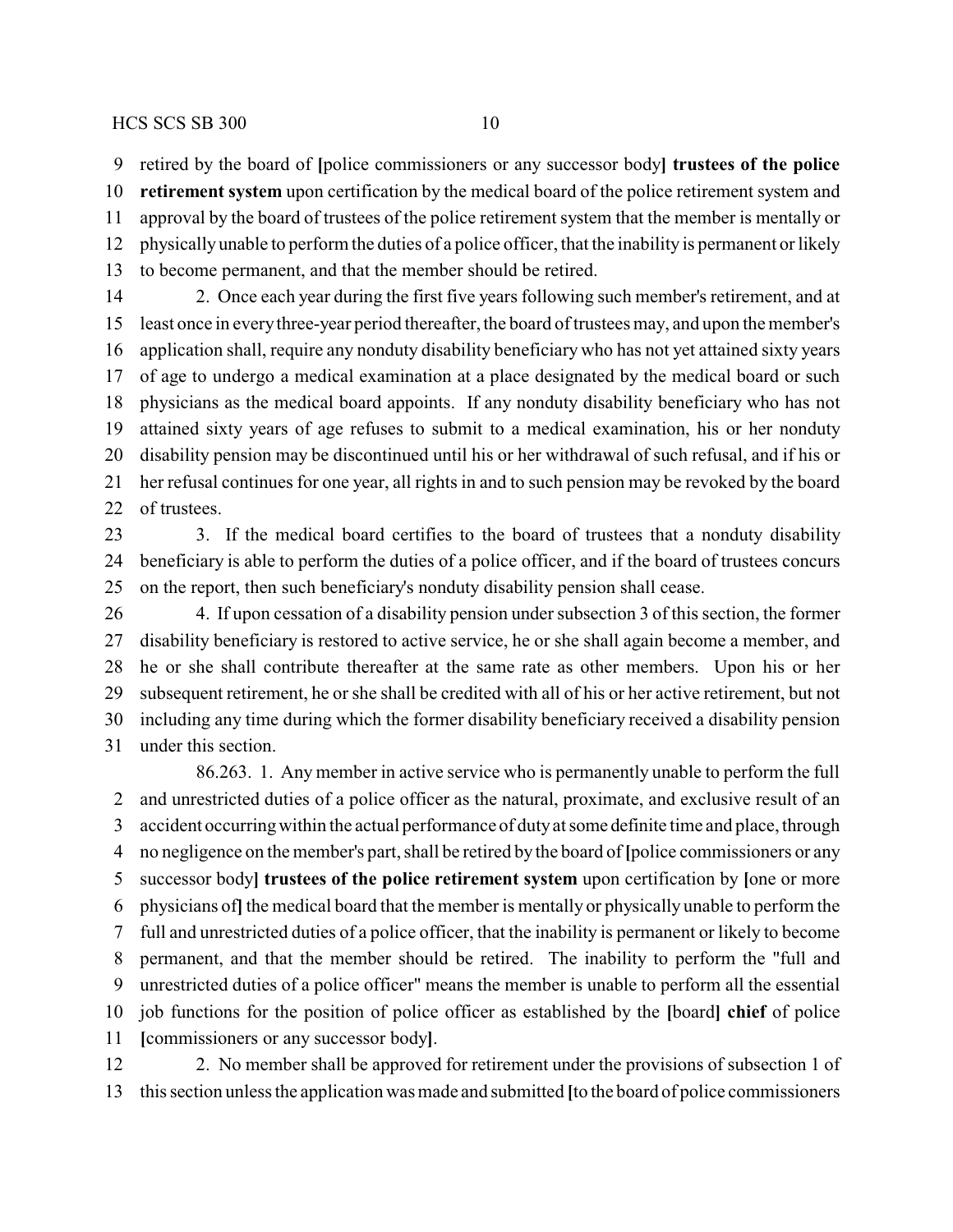or any successor body**] by the chief of police or a member** no later than five years following the date of accident, provided, that if the accident was reported within five years of the date of the accident and an examination made of the member within thirty days of the date of accident by a health care provider whose services were provided through the **[**board**] chief** of police **[**commissioners**]** with subsequent examinations made as requested, then an application made more than five years following the date of the accident shall be considered timely.

 3. Once each year during the first five years following a member's retirement, and at least once in every three-year period thereafter, the board of trustees may require any disability beneficiary who has not yet attained sixty years of age to undergo a medical examination or medical examinations at a place designated by the medical board or such physicians as the medical board appoints. If any disability beneficiary who has not attained sixty years of age refuses to submit to a medical examination, his or her disability pension may be discontinued by the board of trustees of the police retirement system until his or her withdrawal of such refusal, and if his or her refusal continues for one year, all rights in and to such pension may be revoked by the board of trustees.

 4. If the medical board certifies to the board of trustees that a disability beneficiary is able to perform the duties of a police officer, then such beneficiary's disability pension shall cease.

 5. If upon cessation of a disability pension under subsection 4 of this section, the former disability beneficiary is restored to active service, he or she shall again become a member, and he or she shall contribute thereafter at the same rate as other members. Upon his or her subsequent retirement, he or she shall be credited with all of his or her active service time as a member including the service time prior to receiving disability retirement, but not including any time during which the former disability beneficiary received a disability pension under this section.

 6. If upon cessation of a disability pension under subsection 4 of this section, the former disability beneficiary is not restored to active service, such former disability beneficiary shall be entitled to the retirement benefit to which such former disability beneficiary would have been entitled if such former disability beneficiary had terminated service for any reason other than dishonesty or being convicted of a felony at the time of such cessation of such former disability beneficiary's disability pension. For purposes of such retirement benefits, such former disability beneficiary shall be credited with all of the former disability beneficiary's active service time as a member, but not including any time during which the former disability beneficiary received a disability beneficiary pension under this section.

86.270. 1. Any determination of whether a member is disabled under the provisions of section 86.257 or 86.263 shall consist of an investigation of the member's physical and mental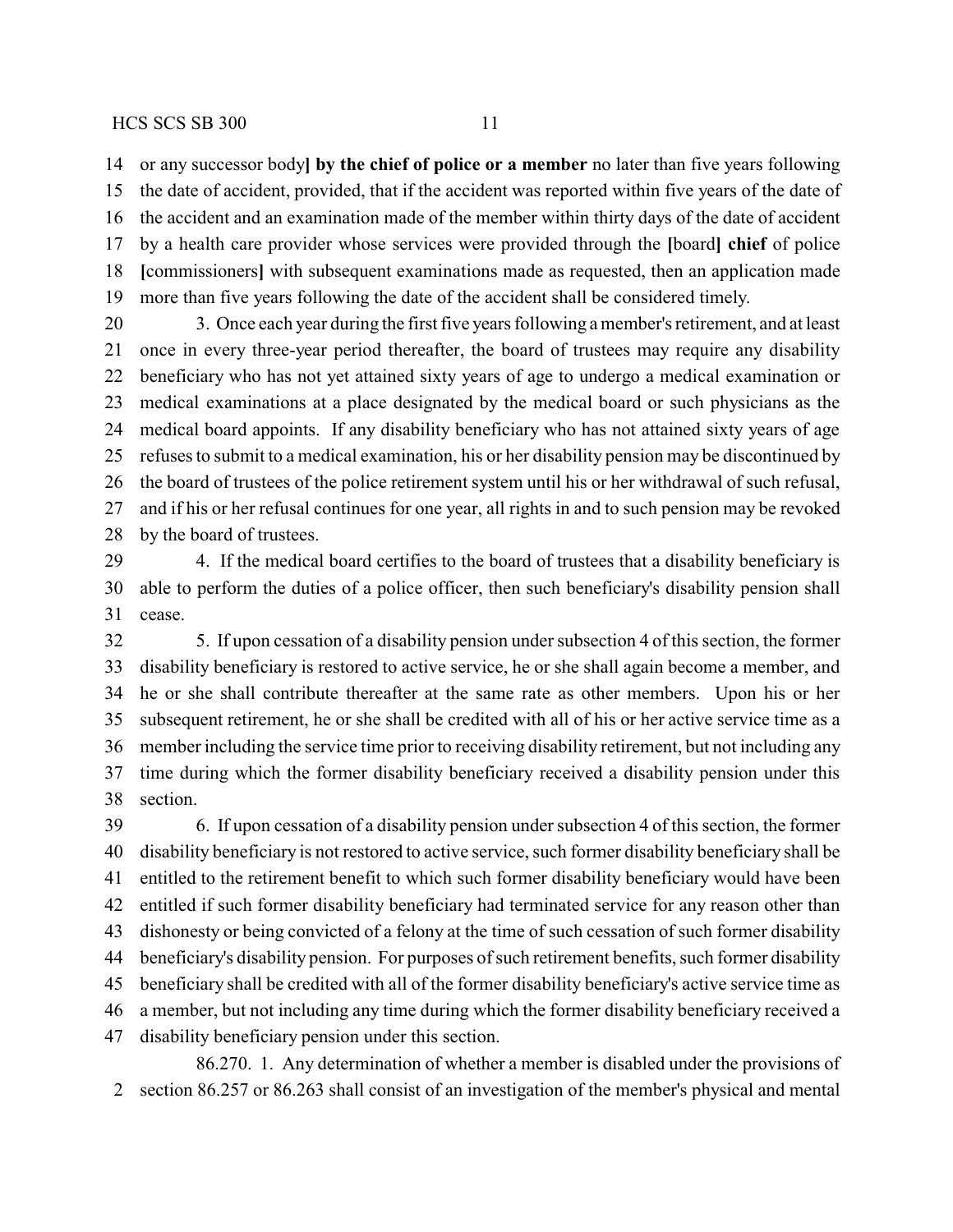condition by the medical **[**director**] board** of the police retirement system **[**and all physicians appointed by the medical director**]** under the provisions of section 86.237 and an investigation by the board of trustees of the police retirement system of any other matter relevant to determine whether the member satisfies the applicable requirements of section 86.257 or 86.263. The board of trustees may authorize the use of staff of the police retirement system and other persons not employed by the police retirement system to assist in its investigation. The board of trustees of the police retirement system and the medical **[**director**] board** of the police retirement system and any such physicians appointed by the medical **[**director**] board** under the provisions of section 86.237 may communicate with each other as to matters relevant to determine whether the member satisfies the applicable requirements of section 86.257 or 86.263.

 2. The board of trustees shall require each member who applies for disability benefits and any disability beneficiary to be reexamined under the provisions of section 86.257 or 86.263 to undergo medical examinations at places designated by the medical **[**director**] board** and any physicians appointed by the medical **[**director**] board** under the provisions of section 86.237. **[**The examination shall be made by the medical director or by any physicians appointed by the medical director under the provisions of section 86.237.**]**

86.320. 1. The board of trustees shall certify to the **[**board**] chief** of police **[**commissioners and the board of police commissioners**] who** shall cause to be deducted from the salary of each member on each and every payroll for each and every pay period, seven percent of the compensation of each member who is not participating in the DROP, including each member whose participation in the DROP has ended and who has returned to active participation in the system pursuant to section 86.251, and zero percent of the compensation of each member who is participating in the DROP or whose participation in the DROP has ended but who has not returned to active participation in the system pursuant to section 86.251.

 2. The deductions provided for in this section shall be made notwithstanding that the minimum compensation provided by law for any member shall be reduced thereby. Every member shall be deemed to consent to the deductions made and provided for in this section, and shall receipt for the member's full salaryor compensation and payment of salaryor compensation less such deduction shall be a full and complete discharge and acquittance of all claims and demands whatsoever for services rendered during the period covered by the payment except as to benefits provided by sections 86.200 to 86.366. The **[**board**] chief** of police **[**commissioners**]** shall certify to the board of trustees on each and every payroll or in such other manner as the board of trustees shall prescribe the amount deducted, and such amounts shall be paid into the system and shall be credited together with members' interest thereon to the individual account of the member from whose compensation such deduction was made.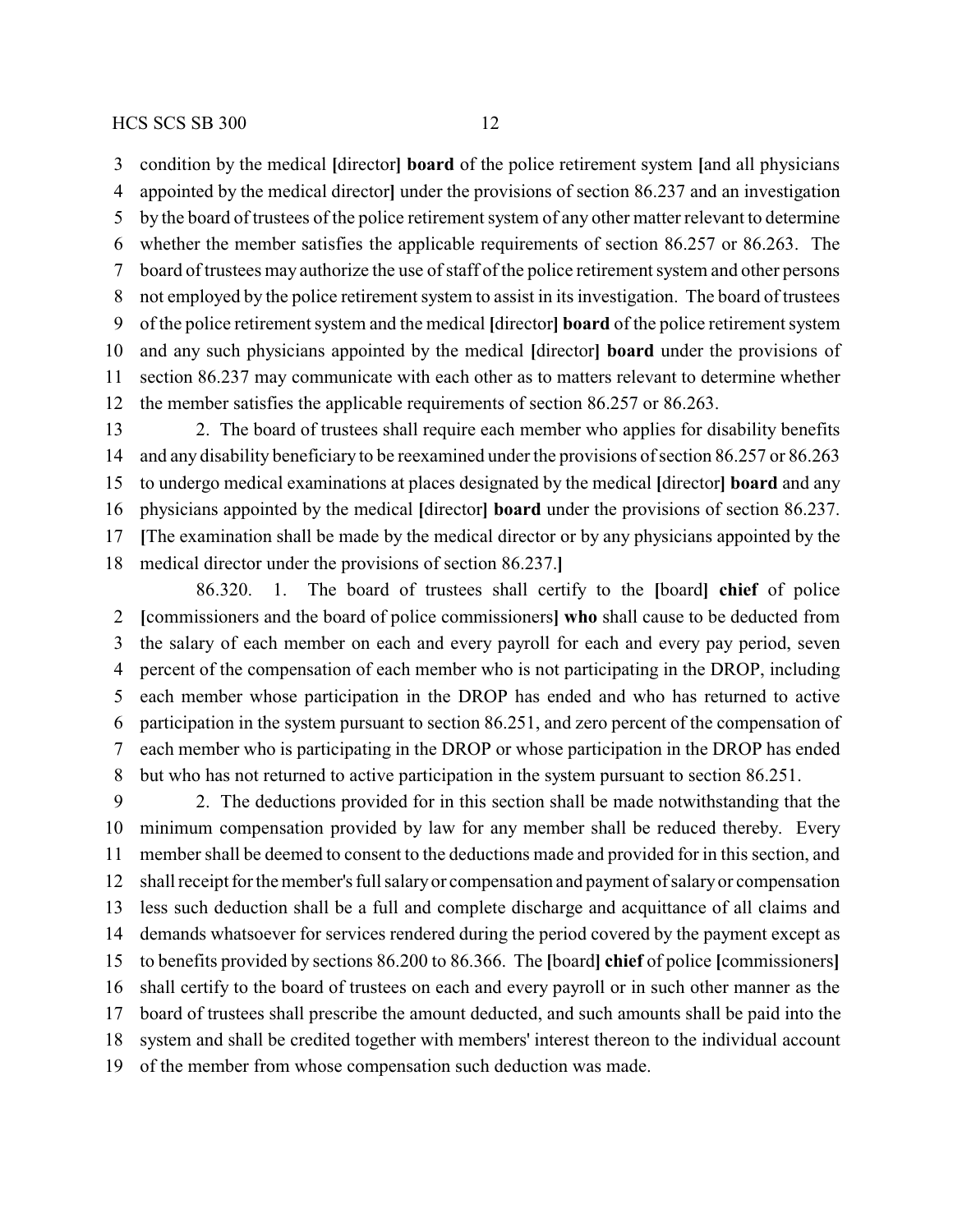3. The board of trustees is authorized to grant additional benefits for such parts of contributions as were made prior to the adoption of the seven-percent rate for all members which were in excess of the compulsory contributions required of each member.

86.1110. 1. Whenever a member is given a leave of absence for military service and returns to employment after discharge from the service, such member shall be entitled to creditable service for the years of employment prior to the leave of absence.

 2. Except as provided in subsection 3 of this section, a member who served on active duty in the Armed Forces of the United States and who became a member, or returned to membership, after discharge under honorable conditions, may elect prior to retirement to purchase creditable service equivalent to such service in the Armed Forces, not to exceed two years, provided the member is not receiving and is not eligible to receive retirement credits or benefits from any other public or private retirement plan for the service to be purchased, other than a United States military service retirement system or United States Social Security benefits attributable to such military service, and an affidavit so stating is filed by the member with the retirement system. A member electing to make such purchase shall pay to the retirement system an amount equal to the actuarial cost of the additional benefits attributable to the additional service credit to be purchased, as of the date the member elects to make such purchase. Payment in full of the amount due from a member electing to purchase creditable service under this subsection shall be made over a period not to exceed five years, measured from the date of election, or prior to the commencement date for payment of benefits to the member from the retirement system, whichever is earlier, including interest on unpaid balances compounded annually at the interest rate assumed from time to time for actuarial valuations of the retirement system. If payment in full including interest is not made within the prescribed period, any partial payments made by the member shall be refunded, and no creditable service attributable to such election, or as a result of any such partial payments, shall be allowed; provided that if a benefit commencement date occurs because of the death or disability of a member who has made an election under this subsection and if the member is current in payments under an approved installment plan at the time of the death or disability, such election shall be valid if the member, the surviving spouse, or other person entitled to benefit payments pays the entire balance of the remaining amount due, including interest to the date of such payment, within sixty days after the member's death or disability. The time of a disability shall be deemed to be the time when such member is retired by the board of police commissioners for reason of disability as provided in sections 86.900 to 86.1280.

 3. Notwithstanding any other provision of sections 86.900 to 86.1280, **on or after August 28, 2015,** a member who **[**is on leave of absence for military service during any portion of which leave the United States is in a state of declared war, or a compulsory draft is in effect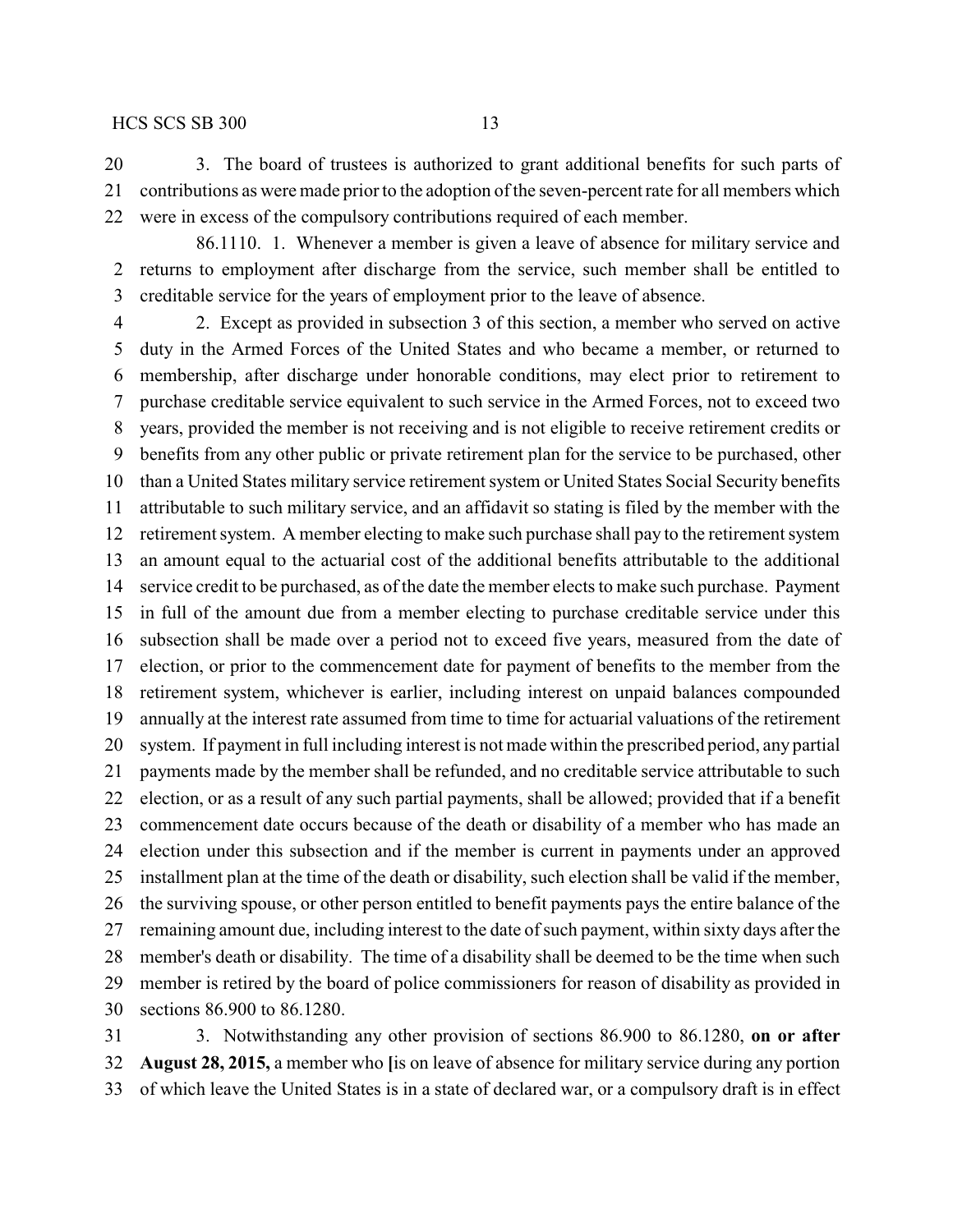for any of the military branches of the United States, or any units of the military reserves of the United States, including the National Guard, are mobilized for combat military operations,**] returns to service from a leave of absence for active duty military service** and who becomes entitled to reemployment rights and other employment benefits under Title 38, Chapter 43 of the U.S. Code, relating to employment and reemployment rights of members of the uniformed services by meeting the requirements for such rights and benefits under Section 4312 of said chapter, or the corresponding provisions of any subsequent applicable federal statute, shall be entitled to service credit for the time spent in such military service for all purposes of sections 86.900 to 86.1280 **[**and such member shall not be required to pay any member contributions for such time. If it becomes necessary for the years of such service to be included in the calculation of such member's compensation for any purpose, such member shall be deemed to have received the same compensation throughout such period of service as the member's base annual salary immediately prior to the commencement of such leave of absence; provided, however, that the foregoing provisions of this subsection shall apply only to such portion of such leave with respect to which the cumulative length of the absence and of all previous absences from a position of employment with the employer by reason of service in the uniformed services does not exceed five years except for such period of any such excess as meets the requirements for exceptions to such five-year limitation set forth in the aforesaid Section 4312**] only to the extent such member pays any required member contributions for such time. The amount of required member contributions shall be calculated on the base compensation the member would have received during such leave period. The total amount of service credit that will be granted at the member contribution rate is limited to a maximum of five years. The retirement board may waive the required contributions for military leave of absence, not to exceed three years of creditable service, if the member provides duty orders under Title 10 or Title 32 U.S.C. and discharge from active duty documentation in the form of a DD214 or NGB23**.

86.1270. 1. A retirement plan under sections 86.900 to 86.1280 is a qualified plan under the provisions of applicable federal law. The benefits and conditions of a retirement plan under sections 86.900 to 86.1280 shall always be adjusted to ensure that the tax-exempt status is maintained.

 2. The retirement board shall administer the retirement system in a manner as to retain at all times qualified status under Section 401(a) of the Internal Revenue Code.

 3. The retirement board shall hold in trust the assets of the retirement system for the exclusive benefit of the members and their beneficiaries and for defraying reasonable administrative expenses of the system. No part of such assets shall, at any time prior to the satisfaction of all liabilities with respect to members and their beneficiaries, be used for or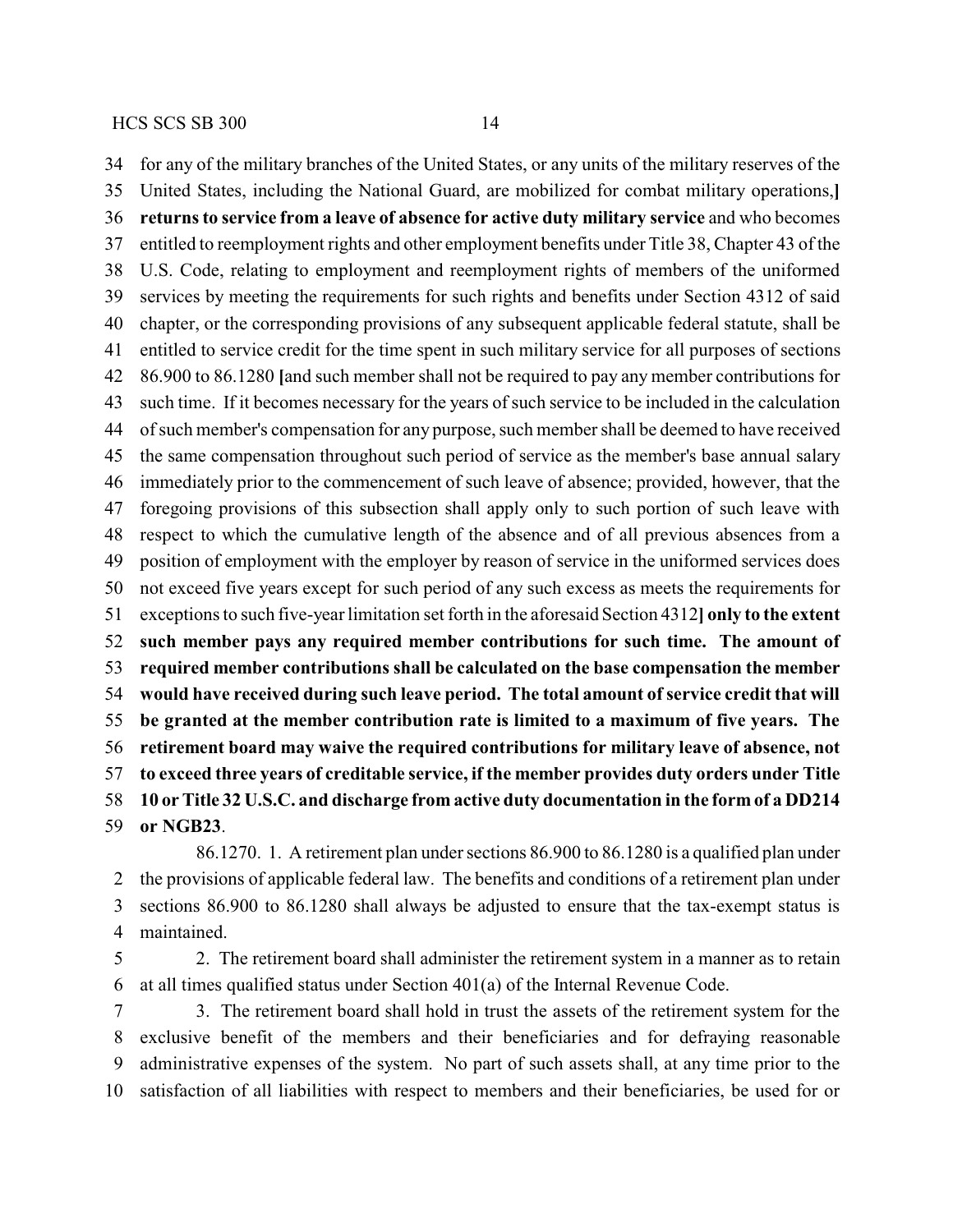diverted to any purpose other than such exclusive benefit or to any purpose inconsistent with sections 86.900 to 86.1280.

 4. A member's benefit shall be one hundred percent vested and nonforfeitable upon the member's attainment of normal retirement age, which shall be the earlier of:

 (1) Completion of twenty-five years of service for Tier I members and twenty-seven years of service for Tier II members;

 (2) Age sixty for any Tier I member who has completed at least ten years of creditable service or age sixty for any Tier II member who has completed at least fifteen years of creditable service;

(3) Age seventy without regard to years of service; or

 (4) To the extent funded, upon the termination of the system established under sections 86.900 to 86.1280 or any partial termination which affects the members or any complete discontinuance of contributions by the city to the system. Amounts representing forfeited nonvested benefits of terminated members shall not be used to increase benefits payable from the system but may be used to reduce contributions for future plan years.

 5. Distribution of benefits shall begin not later than April first of the year following the later of the calendar year during which the member becomes seventy and one-half years of age or the calendar year in which the member retires, and shall otherwise conform to Section  $401(a)(9)$  of the Internal Revenue Code.

 6. A member or beneficiary of a member shall not accrue a service retirement annuity, disability retirement annuity, death benefit, whether death occurs in the line of duty or otherwise, or any other benefit under sections 86.900 to 86.1280 in excess of the benefit limits applicable to the fund under Section 415 of the Internal Revenue Code. The retirement board shall reduce the amount of any benefit that exceeds those limits by the amount of the excess. If the total benefits under the retirement system and the benefits and contributions to which any member is entitled under any other qualified plan or plans maintained by the board of police commissioners that employs the member would otherwise exceed the applicable limits under Section 415 of the Internal Revenue Code, the benefits the member would otherwise receive from the retirement system shall be reduced to the extent necessaryto enable the benefits to complywith Section 415 of the Internal Revenue Code.

 7. The total salary taken into account for any purpose for any member of the retirement system shall not exceed two hundred thousand dollars per year, subject to periodic adjustments in accordance with guidelines provided by the United States Secretary of the Treasury, and shall not exceed such other limits as may be applicable at any given time under Section 401(a)(17) of the Internal Revenue Code.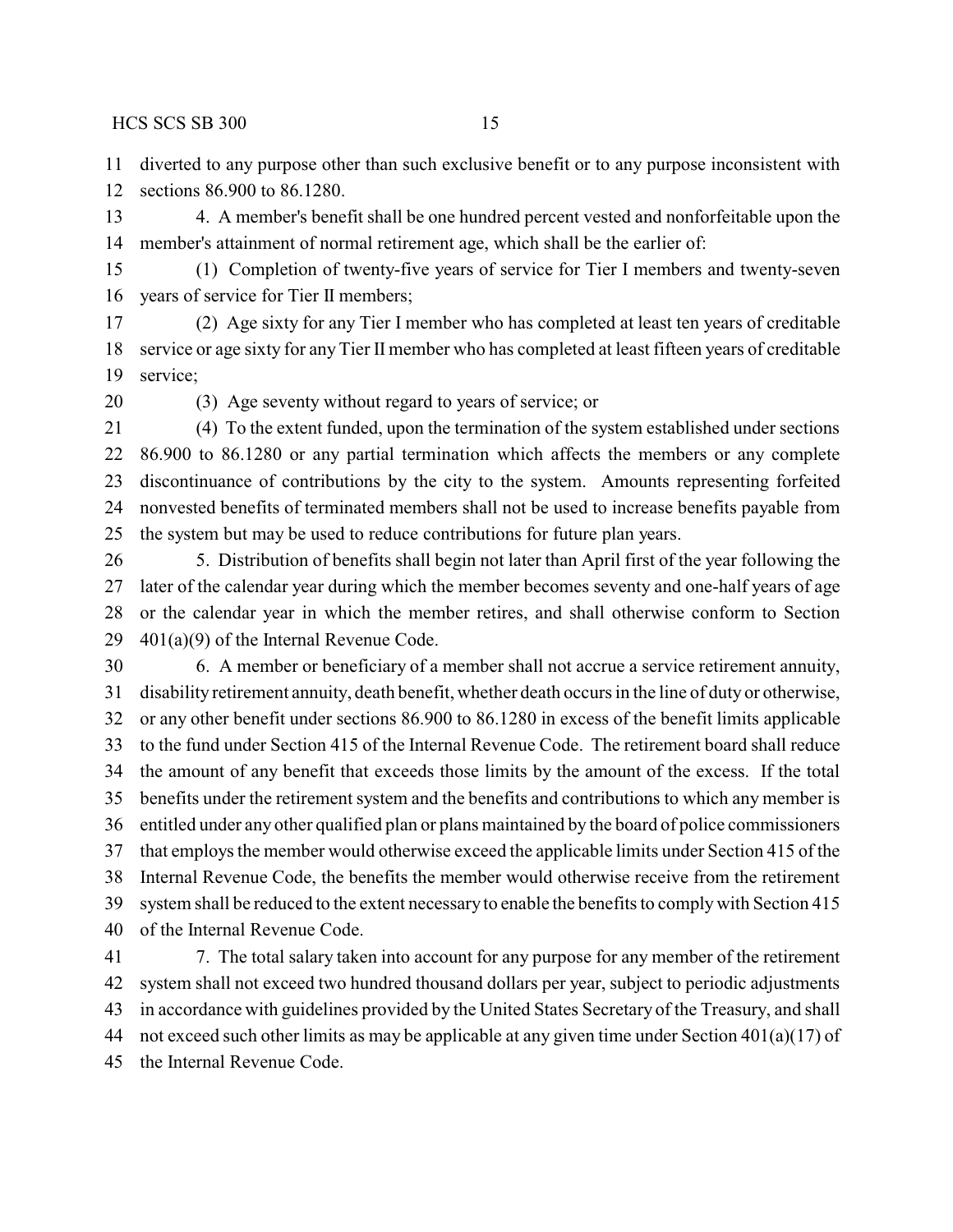8. If the amount of any benefit is to be determined on the basis of actuarial assumptions that are not otherwise specifically set forth for that purpose in sections 86.900 to 86.1280, the actuarial assumptions to be used are those earnings and mortality assumptions being used on the date of the determination by the retirement system's actuary and approved by the retirement board. The actuarial assumptions being used at any particular time shall be attached as an addendum to a copy of the retirement system's statute that is maintained by the retirement board and shall be treated for all purposes as a part of sections 86.900 to 86.1280. The actuarial assumptions may be changed by the retirement system's actuary annually if approved by the retirement board, but a change in actuarial assumptions shall not result in any decrease in benefits accrued as of the effective date of the change.

 9. Any member or beneficiary who is entitled to receive any distribution that is an 57 eligible rollover distribution, as defined by Section  $402(c)(4)$  of the Internal Revenue Code, is entitled to have that distribution transferred directly to another eligible retirement plan of the member's or beneficiary's choice upon providing direction to the secretary of this retirement system regarding the transfer in accordance with procedures established by the retirement board. **Effective for distributions made on or after January 1, 2010, a nonspouse beneficiary may elect to directly rollover an eligible rollover distribution to an individual retirement account under Section 408(a) of the Internal Revenue Code of 1986, as amended; to an individual retirement annuity under Section 408(b) of the Internal Revenue Code of 1986, as amended; or ifthe participant satisfies the requirements for making a Roth contribution under Section 408(A)(c)(3)(B) of the Internal Revenue Code of 1986, as amended, to a Roth individual retirement account.**

10. For all distributions made after December 31, 2001:

 (1) For the purposes of subsection 9 of this section, an eligible retirement plan shall also mean an annuity contract described in Section 403(b) of the Internal Revenue Code and an eligible plan under Section 457(b) of the Internal Revenue Code which is maintained bythe state, political subdivision of a state, or any agency or instrumentality of a state or political subdivision of a state and which agrees to separately account for amounts transferred into such plan from the retirement system. The definition of eligible retirement plan shall also apply in the case of a distribution to a surviving spouse or to a spouse or former spouse who is the alternate payee under a qualified domestic relations order, as defined in Section 414(p) of the Internal Revenue Code; and

 (2) For purposes of subsection 9 of this section, a portion of a distribution shall not fail to be an eligible rollover distribution merely because the portion consists of after-tax employee contributions which are not includable in gross income. However, such portion maybe paid only to an individual retirement account or annuity described in Section 408(a) or 408(b) of the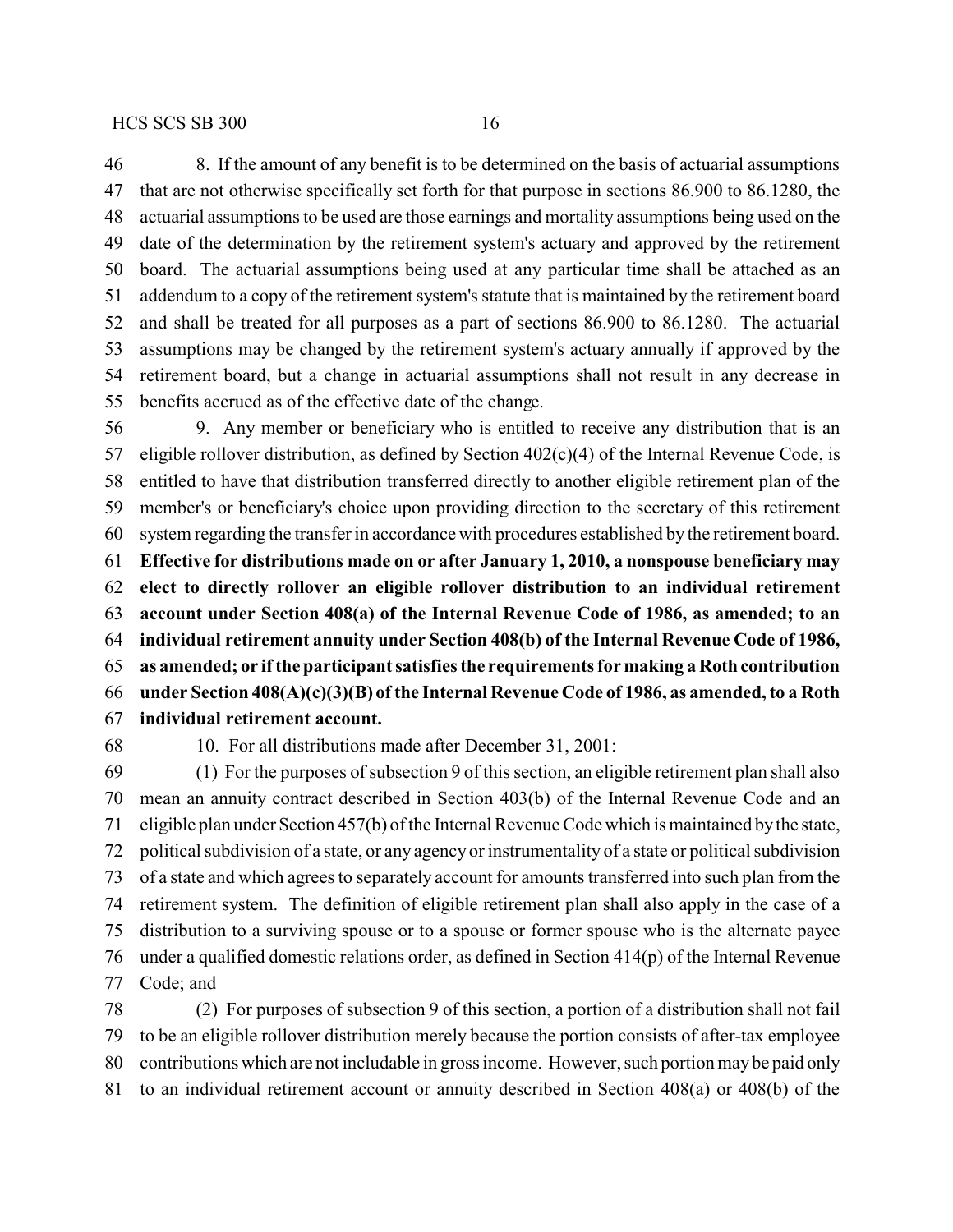Internal Revenue Code, or to a qualified defined contribution plan described in Section 401(a)

 or 403(a) of the Internal Revenue Code that agrees to separately account for amounts so transferred, including separatelyaccounting for the portion of such distribution that is includable in gross income and the portion of such distribution that is not so includable.

86.1500. 1. Whenever a member is given a leave of absence for military service and returns to employment after discharge from the service, such member shall be entitled to creditable service for the years of employment prior to the leave of absence.

 2. Except as provided in subsection 3 of this section, a member who served on active duty in the Armed Forces of the United States and who became a member, or returned to membership, after discharge under honorable conditions, may elect prior to retirement to purchase creditable service equivalent to such service in the Armed Forces, not to exceed two years, provided the member is not receiving and is not eligible to receive retirement credits or benefits from any other public or private retirement plan for the service to be purchased, other than a United States military service retirement system or United States Social Security benefits attributable to such military service, and an affidavit so stating is filed by the member with the retirement system. A member electing to make such purchase shall pay to the retirement system an amount equal to the actuarial cost of the additional benefits attributable to the additional service credit to be purchased, as of the date the member elects to make such purchase. Payment in full of the amount due from a member electing to purchase creditable service under this subsection shall be made over a period not to exceed five years, measured from the date of election, or prior to the commencement date for payment of benefits to the member from the retirement system, whichever is earlier, including interest on unpaid balances compounded annually at the interest rate assumed from time to time for actuarial valuations of the retirement system. If payment in full including interest is not made within the prescribed period, any partial payments made by the member shall be refunded, and no creditable service attributable to such election, or as a result of any such partial payments, shall be allowed; provided that if a benefit commencement date occurs because of the death or disability of a member who has made an election under this subsection and if the member is current in payments under an approved installment plan at the time of the death or disability, such election shall be valid if the member, the surviving spouse or other person entitled to benefit payments pays the entire balance of the 27 remaining amount due, including interest to the date of such payment, within sixty days after the member's death or disability. The time of a disability shall be deemed to be the time when such member is determined bythe retirement board to be totallyand permanentlydisabled as provided in section 86.1560.

 3. Notwithstanding any other provision of sections 86.1310 to 86.1640, **on or after August 28, 2015,** a member who **[**is on leave of absence for military service during any portion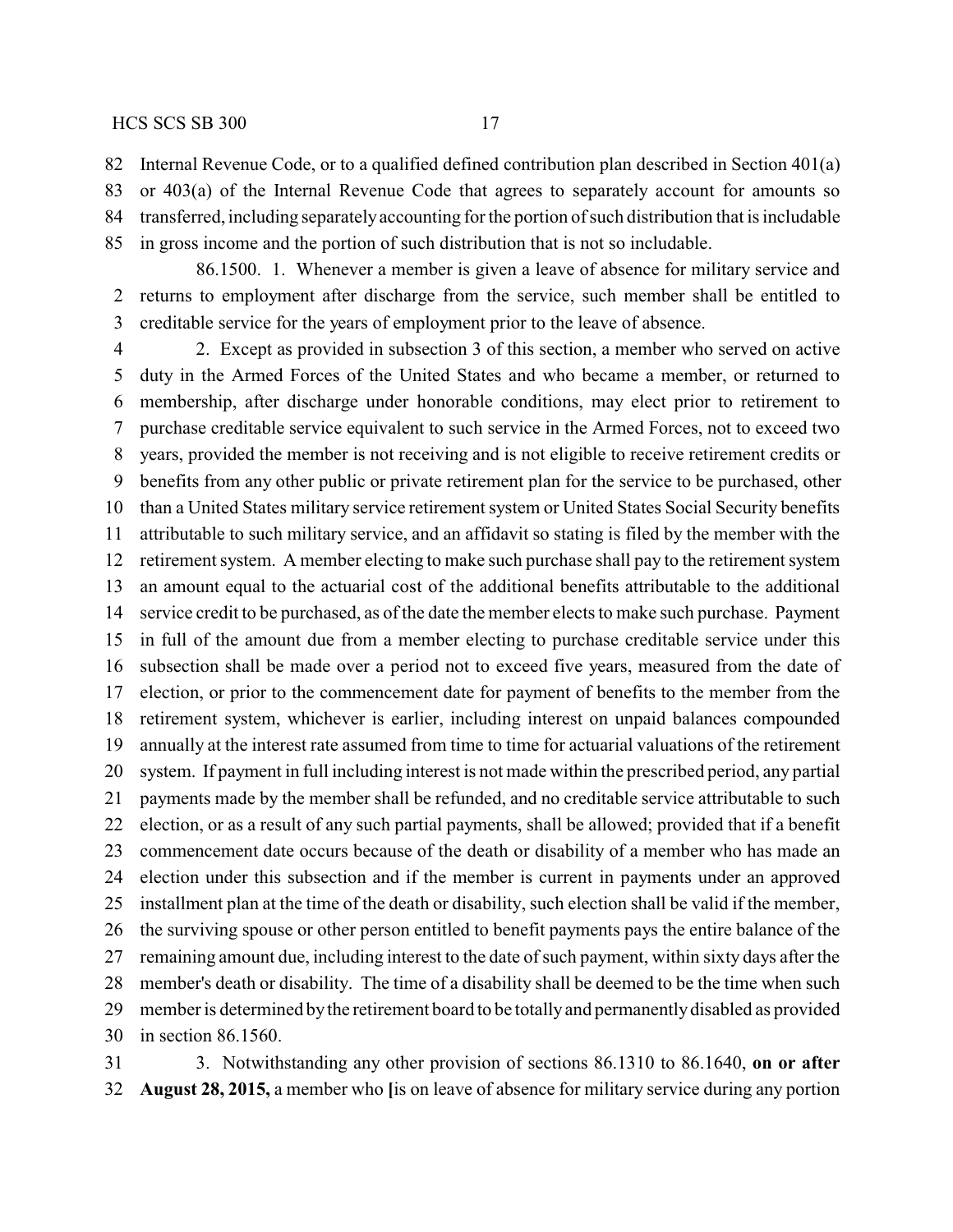of which leave the United States is in a state of declared war, or a compulsory draft is in effect for any of the military branches of the United States, or any units of the military reserves of the United States, including the National Guard, are mobilized for combat military operations,**] returns to service from a leave of absence for active duty military service** and who becomes entitled to reemployment rights and other employment benefits under Title 38, Chapter 43 of the U.S. Code, relating to employment and reemployment rights of members of the uniformed services by meeting the requirements for such rights and benefits under Section 4312 of said chapter, or the corresponding provisions of any subsequent applicable federal statute, shall be entitled to service credit for the time spent in such military service for all purposes of sections 86.1310 to 86.1640 **[**and such member shall not be required to pay anymember contributions for such time. If it becomes necessary for the years of such service to be included in the calculation of such member's compensation for any purpose, such member shall be deemed to have received the same compensation throughout such period of service as the member's base annual salary immediately prior to the commencement of such leave of absence; provided, however, that the foregoing provisions of this subsection shall apply only to such portion of such leave with respect to which the cumulative length of the absence and of all previous absences from a position of employment with the employer by reason of service in the uniformed services does not exceed five years except for such period of any such excess as meets the requirements for exceptions to such five-year limitation set forth in the aforesaid Section 4312**] only to the extent such member pays any required member contributions for such time. The amount of required member contributions shall be calculated on the base compensation the member would have received during such leave period. The total amount of service credit that will be granted at the member contribution rate is limited to a maximum of five years. The retirement board may waive the required contributions for military leave of absence, not to exceed three years of creditable service, if the member provides duty orders under Title 10 or Title 32 U.S.C. and discharge from active duty documentation in the form of a DD214 or NGB23**.

86.1630. 1. A retirement plan under sections 86.1310 to 86.1640 is a qualified plan under the provisions of applicable federal law. The benefits and conditions of a retirement plan under sections 86.1310 to 86.1640 shall always be adjusted to ensure that the tax-exempt status is maintained.

 2. The retirement board shall administer this retirement system in such manner as to retain at all times qualified status under Section 401(a) of the Internal Revenue Code.

 3. The retirement board shall hold in trust the assets of the retirement system for the exclusive benefit of the members and their beneficiaries and for defraying reasonable administrative expenses of the system. No part of such assets shall, at any time prior to the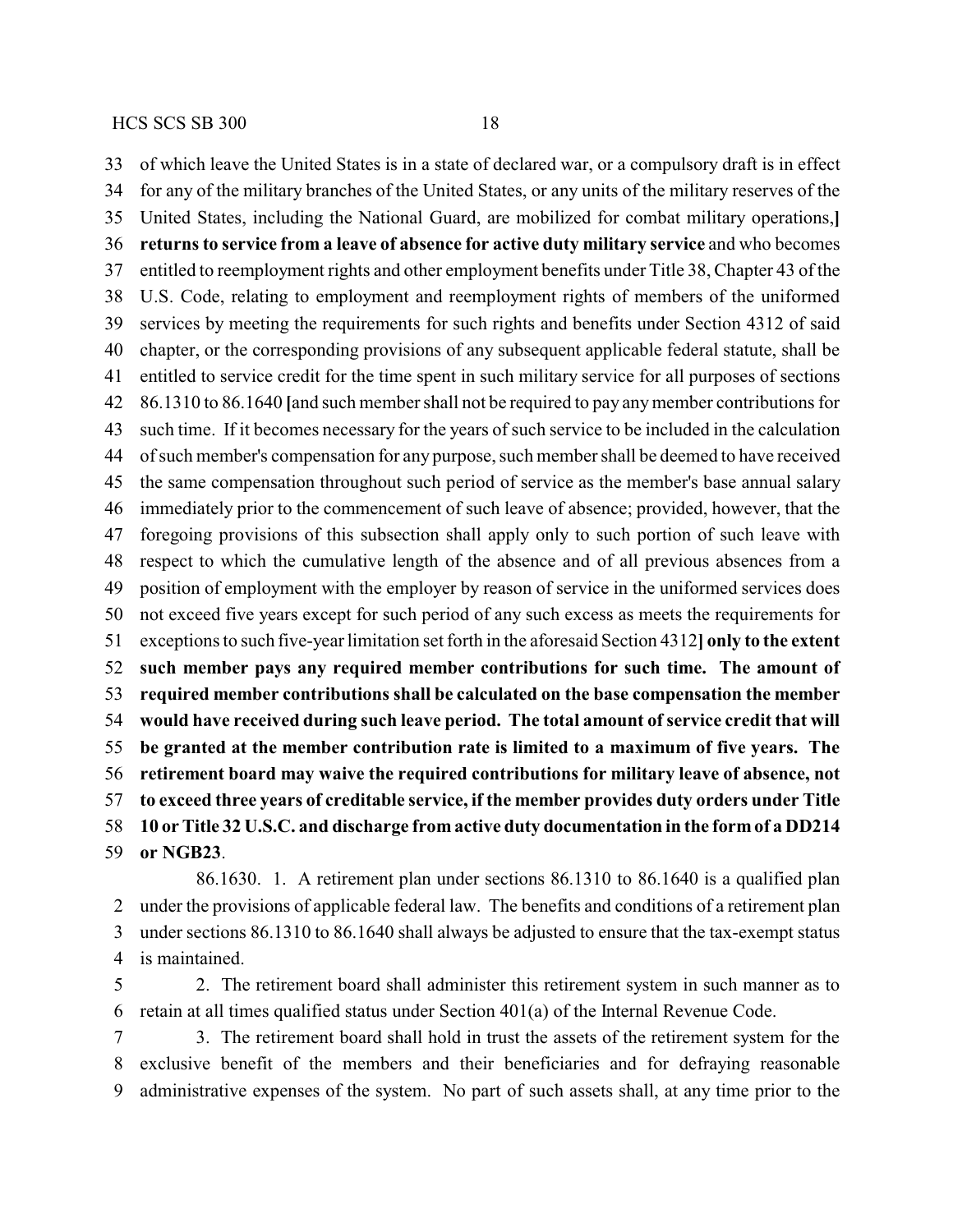satisfaction of all liabilities with respect to members and their beneficiaries, be used for or

 diverted to any purpose other than such exclusive benefit or to any purpose inconsistent with sections 86.1310 to 86.1640.

 4. A member's benefit shall be one hundred percent vested and nonforfeitable upon the member's attainment of normal retirement age, which shall be the earlier of:

 (1) The attaining of the age of sixty-five or the member's tenth anniversary of employment, whichever is later for any Tier I member, or the attaining of the age of sixty-seven or the member's twentieth anniversaryof employment, whichever is later for anyTier IImember;

 (2) For any Tier I member when the total sum of age and years of creditable service equals or exceeds eighty, or for any Tier II member when the total sum of age and years of creditable service equals or exceeds eighty-five; or

 (3) To the extent funded, upon the termination of the system established under sections 86.1310 to 86.1640 or any partial termination which affects the member or any complete discontinuance of contributions by the city to the system. Amounts representing forfeited nonvested benefits of terminated members shall not be used to increase benefits payable from the system but may be used to reduce contributions for future plan years.

 5. Distribution of benefits shall begin not later than April first of the year following the later of the calendar year during which the member becomes seventy and one-half years of age or the calendar year in which the member retires, and shall otherwise conform to Section  $401(a)(9)$  of the Internal Revenue Code.

 6. A member or beneficiary of a member shall not accrue a service retirement annuity, disability retirement annuity, death benefit, whether death occurs in the line of duty or otherwise, or any other benefit under sections 86.1310 to 86.1640 in excess of the benefit limits applicable to the fund under Section 415 of the Internal Revenue Code. The retirement board shall reduce the amount of any benefit that exceeds the limits of this section by the amount of the excess. If the total benefits under the retirement system and the benefits and contributions to which any member is entitled under any other qualified plan or plans maintained by the board of police commissioners that employs the member would otherwise exceed the applicable limits under Section 415 of the Internal Revenue Code, the benefits the member would otherwise receive from the retirement system are reduced to the extent necessary to enable the benefits to comply with Section 415 of the Internal Revenue Code.

 7. The total salary taken into account for any purpose for any member of the retirement system shall not exceed two hundred thousand dollars per year, subject to periodic adjustments in accordance with guidelines provided by the United States Secretary of the Treasury and may 44 not exceed such other limits as may be applicable at any given time under Section  $401(a)(17)$  of the Internal Revenue Code.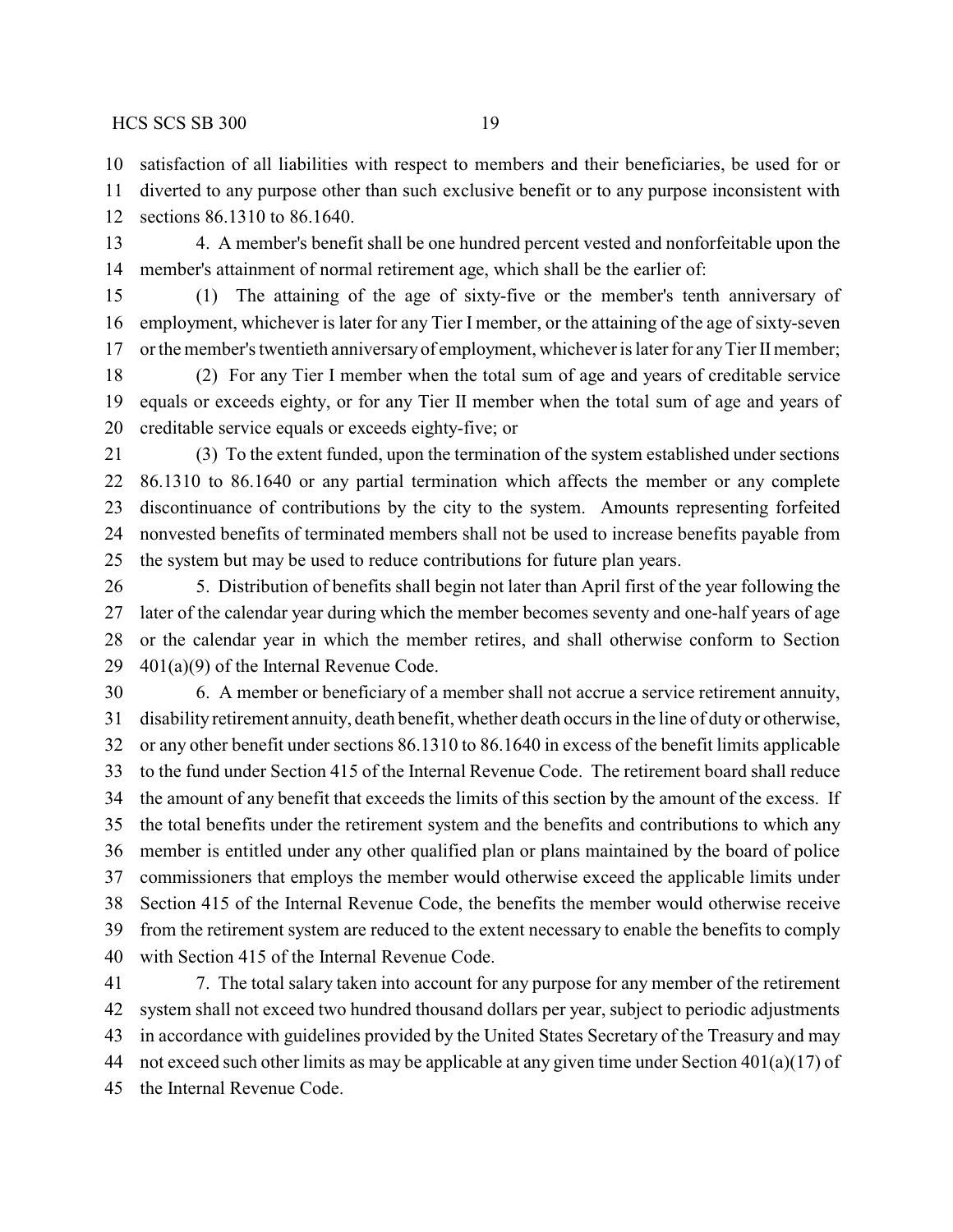8. If the amount of any benefit is determined on the basis of actuarial assumptions that are not specifically set forth for that purpose in sections 86.1310 to 86.1640, the actuarial assumptions to be used are those earnings and mortality assumptions used on the date of the determination by the retirement system's actuary and approved by the retirement board. The actuarial assumptions used at any particular time shall be attached as an addendum to a copy of the retirement system's statute maintained by the retirement board and shall be treated for all purposes as part of sections 86.1310 to 86.1640. The actuarial assumptions may be changed by the retirement system's actuary annually if approved by the retirement board, but a change in actuarial assumptions shall not result in any decrease in benefits accrued as of the effective date of the change.

 9. Any member or beneficiary who is entitled to receive any distribution that is an 57 eligible rollover distribution, as defined by Section  $402(c)(4)$  of the Internal Revenue Code, is entitled to have that distribution transferred directly to another eligible retirement plan of the member's or beneficiary's choice upon providing direction to the secretary of the retirement system regarding the transfer in accordance with procedures established by the retirement board. **Effective for distributions made on or after January 1, 2010, a nonspouse beneficiary may elect to directly rollover an eligible rollover distribution to an individual retirement account under Section 408(a) of the Internal Revenue Code of 1986, as amended; to an individual retirement annuity under Section 408(b) of the Internal Revenue Code of 1986, as amended; or ifthe participant satisfies the requirements for making a Roth contribution under Section 408(A)(c)(3)(B) of the Internal Revenue Code of 1986, as amended, to a Roth individual retirement account.**

10. For all distributions made after December 31, 2001:

 (1) For the purposes of subsection 9 of this section, an eligible retirement plan shall also mean an annuity described in Section 403(b) of the Internal Revenue Code and an eligible plan under Section 457(b) of the Internal Revenue Code that is maintained by a state, political subdivision of a state, or any agency or instrumentality of a state or political subdivision of a state and which agrees to separately account for amounts transferred into such plan from the retirement system. The definition for eligible retirement plan shall also apply in the case of a distribution to a surviving spouse or to a spouse or former spouse who is the alternate payee under a qualified domestic relations order, as defined in Section 414(p) of the Internal Revenue Code; and

 (2) For the purposes of subsection 9 of this section, a portion of a distribution shall not fail to be an eligible rollover distribution merely because the portion consists of after-tax employee contributions which are not includable in gross income. However, such portion may be paid only to an individual retirement account or annuity described in Section 408(a) or 408(b)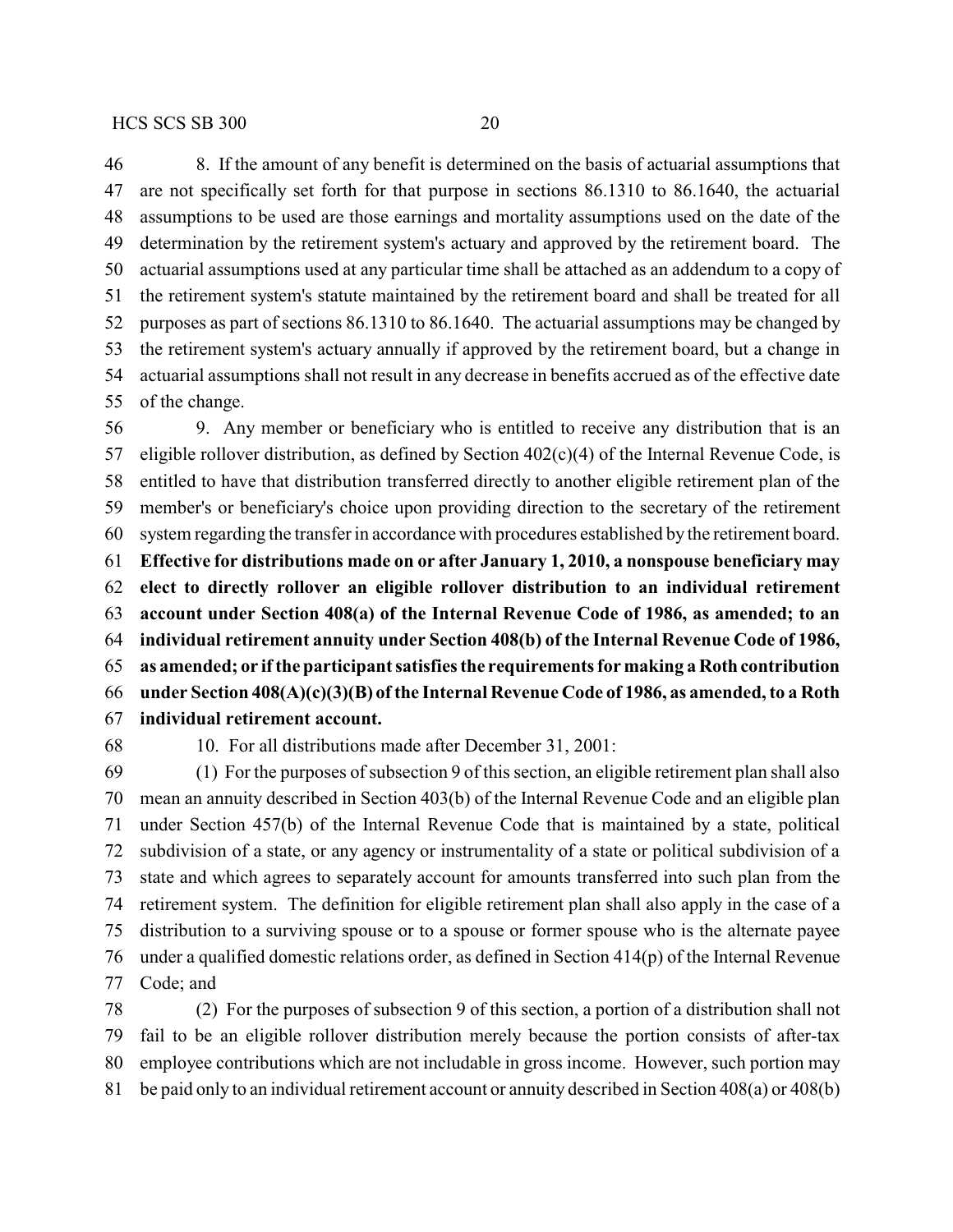of the Internal Revenue Code, or to a qualified defined contribution plan described in Section

401(a) or 403(a) of the Internal Revenue Code that agrees to separately account for amounts so

 transferred, including separatelyaccounting for the portion of such distribution that is includable in gross income and the portion of such distribution that is not so includable.

94.579. 1. The governing body of any home rule city with more than one hundred fifty- one thousand five hundred but fewer than one hundred fifty-one thousand six hundred inhabitants is hereby authorized to impose, by order or ordinance, a sales tax on all retail sales made within the city which are subject to sales tax under chapter 144. The tax authorized in this section shall not exceed one percent, and shall be imposed solely for the purpose of providing revenues for the operation of public safety departments, including police and fire departments, and for pension programs, and health care for employees and pensioners of the public safety departments. The tax authorized in this section shall be in addition to all other sales taxes imposed by law, and shall be stated separately from all other charges and taxes. The order or ordinance shall not become effective unless the governing body of the city submits to the voters residing within the city at a state general, primary, or special election a proposal to authorize the governing body of the city to impose a tax under this section. If the tax authorized in this section is not approved by the voters, then the city shall have an additional year during which to meet its required contribution payment beyond the time period described in section 105.683. If the city meets its required contribution payment in this time, then, notwithstanding the provisions of section 105.683 to the contrary, the delinquency shall not constitute a lien on the funds of the political subdivision, the board of such plan shall not be authorized to compel payment by application for writ of mandamus, and the state treasurer and the director of the department of revenue shall not withhold twenty-five percent of the certified contribution deficiency from the total moneys due the political subdivision from the state. The one-year extension shall only be available to the city on a one-time basis.

22 2. The ballot of submission for the tax authorized in this section shall be in substantially the following form:

 Shall .................... (insert the name of the city) impose a sales tax at a rate of .......... (up to one) percent, solely for the purpose of providing revenues for the operation of public safety departments of the city?

27  $\square$  YES  $\square$  NO

 If you are in favor of the question, place an "X" in the box opposite "YES". If you are opposed to the question, place an "X" in the box opposite "NO".

If a majority of the votes cast on the question by the qualified voters voting thereon are in favor

of the question, then the tax shall become effective on the first day of the second calendar quarter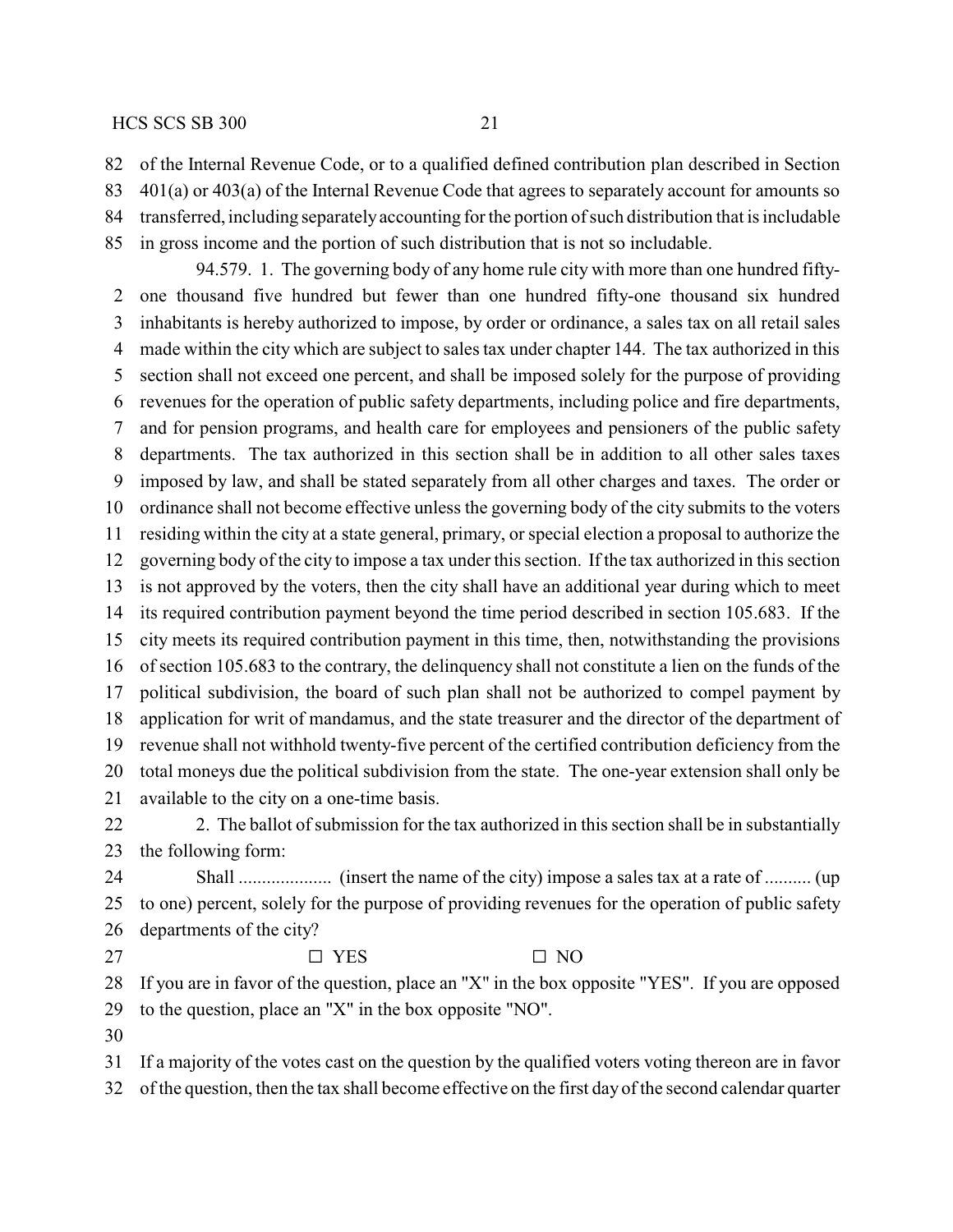immediately following notification to the department of revenue. If a majority of the votes cast on the question by the qualified voters voting thereon are opposed to the question, then the tax shall not become effective unless and until the question is resubmitted under this section to the qualified voters and such question is approved by a majority of the qualified voters voting on the question.

 3. All revenue collected under this section by the director of the department of revenue on behalf of any city, except for one percent for the cost of collection which shall be deposited in the state's general revenue fund, shall be deposited in a special trust fund, which is hereby created and shall be known as the "Public Safety Protection Sales Tax Fund", and shall be used solely for the designated purposes. Moneys in the fund shall not be deemed to be state funds, and shall not be commingled with any funds of the state. The director may make refunds from the amounts in the trust fund and credited to the city for erroneous payments and overpayments made, and may redeem dishonored checks and drafts deposited to the credit of such city. Any funds in the special trust fund which are not needed for current expenditures shall be invested in the same manner as other funds are invested. Any interest and moneys earned on such investments shall be credited to the fund. The director shall keep accurate records of the amounts in the fund, and such records shall be open to the inspection of the officers of such city and to the public. Not later than the tenth day of each month, the director shall distribute all moneys deposited in the fund during the preceding month to the city. Such funds shall be deposited with the treasurer of the city, and all expenditures of moneys from the fund shall be by an appropriation ordinance enacted by the governing body of the city.

 4. On or after the effective date of the tax, the director of revenue shall be responsible for the administration, collection, enforcement, and operation of the tax, and sections 32.085 and 32.087 shall apply. In order to permit sellers required to collect and report the sales tax to collect the amount required to be reported and remitted, but not to change the requirements of reporting or remitting the tax, or to serve as a levy of the tax, and in order to avoid fractions of pennies, the governing body of the city may authorize the use of a bracket system similar to that authorized in section 144.285, and notwithstanding the provisions of that section, this new bracket system shall be used where this tax is imposed and shall apply to all taxable transactions. Beginning with the effective date of the tax, every retailer in the city shall add the sales tax to the sale price, and this tax shall be a debt of the purchaser to the retailer until paid, and shall be recoverable at law in the same manner as the purchase price. For purposes of this section, all retail sales shall be deemed to be consummated at the place of business of the retailer.

 5. All applicable provisions in sections 144.010 to 144.525 governing the state sales tax, and section 32.057, the uniform confidentiality provision, shall apply to the collection of the tax, and all exemptions granted to agencies of government, organizations, and persons under sections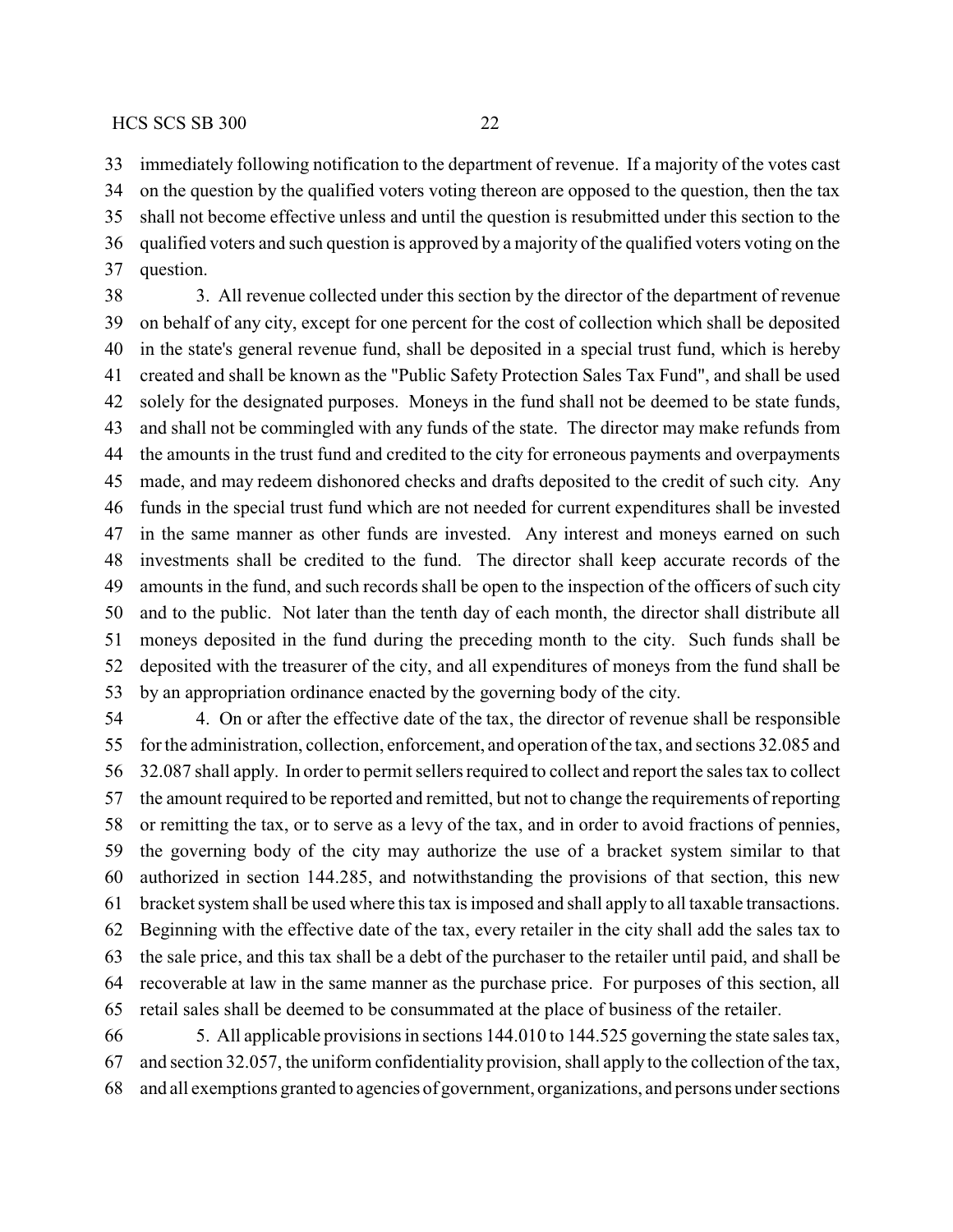144.010 to 144.525 are hereby made applicable to the imposition and collection of the tax. The same sales tax permit, exemption certificate, and retail certificate required by sections 144.010 to 144.525 for the administration and collection of the state sales tax shall satisfy the requirements of this section, and no additional permit or exemption certificate or retail certificate shall be required; except that, the director of revenue may prescribe a form of exemption certificate for an exemption from the tax. All discounts allowed the retailer under the state sales tax for the collection of and for payment of taxes are hereby allowed and made applicable to the tax. The penalties for violations provided in section 32.057 and sections 144.010 to 144.525 are hereby made applicable to violations of this section. If any person is delinquent in the payment of the amount required to be paid under this section, or in the event a determination has been made against the person for the tax and penalties under this section, the limitation for bringing suit for the collection of the delinquent tax and penalties shall be the same as that provided in sections 144.010 to 144.525. 6. The governing bodyof any city that has adopted the sales tax authorized in this section may submit the question of repeal of the tax to the voters on any date available for elections for the city. The ballot of submission shall be in substantially the following form: Shall ...................................... (insert the name of the city) repeal the sales tax imposed at a rate of .......... (up to one) percent for the purpose of providing revenues for the operation of public safety departments of the city?  $\square$  YES  $\square$  NO If you are in favor of the question, place an "X" in the box opposite "YES". If you are opposed to the question, place an "X" in the box opposite "NO". If a majority of the votes cast on the question by the qualified voters voting thereon are in favor of repeal, that repeal shall become effective on December thirty-first of the calendar year in which such repeal was approved. If a majority of the votes cast on the question by the qualified voters voting thereon are opposed to the repeal, then the sales tax authorized in this section shall remain effective until the question is resubmitted under this section to the qualified voters and the repeal is approved by a majority of the qualified voters voting on the question. 7. The governing body of any city that has adopted the sales tax authorized in this section shall submit the question of **[**repeal**] continuation** of the tax to the voters every five years from the date of its inception on a date available for elections for the city. The ballot of submission shall be in substantially the following form: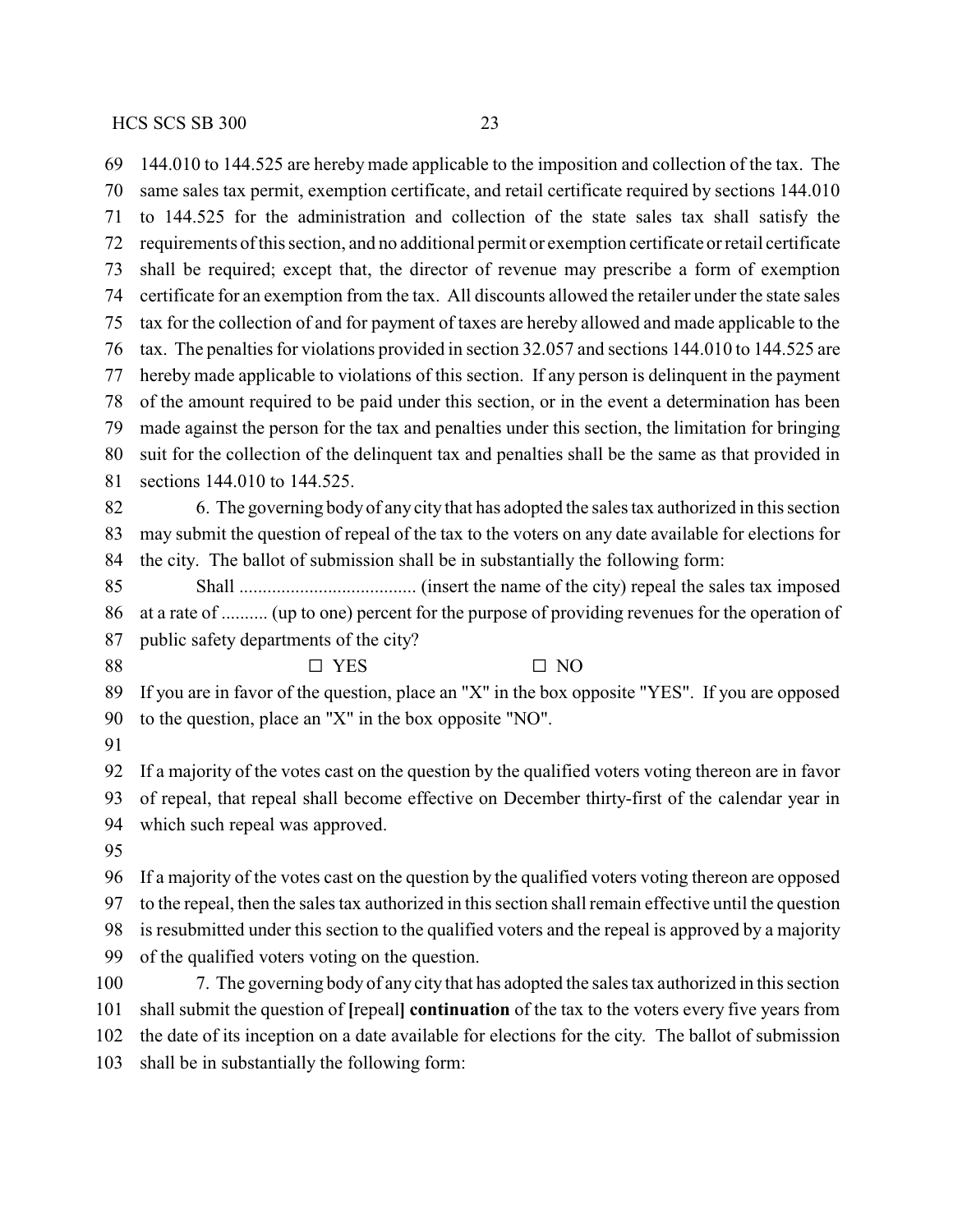$$
107 \qquad \qquad \Box \text{YES} \qquad \qquad \Box \text{NO}
$$

 If you are in favor of the question, place an "X" in the box opposite "YES". If you are opposed to the question, place an "X" in the box opposite "NO".

 If a majority of the votes cast on the question by the qualified voters voting thereon are **[**in favor of repeal, that**] opposed to continuation,** repeal shall become effective on December thirty-first of the calendar year in which such **[**repeal was**] continuation was failed to be** approved. If a majority of the votes cast on the question by the qualified voters voting thereon are **[**opposed to the repeal**] in favor of continuation**, then the sales tax authorized in this section shall remain effective until the question is resubmitted under this section to the qualified voters and **[**the repeal is**] continuation fails to be** approved by a majority of the qualified voters voting on the question.

 8. Whenever the governing body of any city that has adopted the sales tax authorized in this section receives a petition, signed by a number of registered voters of the city equal to at least two percent of the number of registered voters of the city voting in the last gubernatorial election, calling for an election to repeal the sales tax imposed under this section, the governing body shall submit to the voters of the city a proposal to repeal the tax. If a majority of the votes cast on the question by the qualified voters voting thereon are in favor of the repeal, the repeal shall become effective on December thirty-first of the calendar year in which such repeal was approved. If a majority of the votes cast on the question by the qualified voters voting thereon are opposed to the repeal, then the sales tax authorized in this section shall remain effective until the question is resubmitted under this section to the qualified voters and the repeal is approved by a majority of the qualified voters voting on the question.

 9. If the tax is repealed or terminated by any means, all funds remaining in the special trust fund shall continue to be used solely for the designated purposes, and the city shall notify the director of the department of revenue of the action at least ninety days before the effective date of the repeal and the director may order retention in the trust fund, for a period of one year, of two percent of the amount collected after receipt of such notice to cover possible refunds or overpayment of the tax and to redeem dishonored checks and drafts deposited to the credit of such accounts. After one year has elapsed after the effective date of abolition of the tax in such city, the director shall remit the balance in the account to the city and close the account of that city. The director shall notify each city of each instance of any amount refunded or any check redeemed from receipts due the city.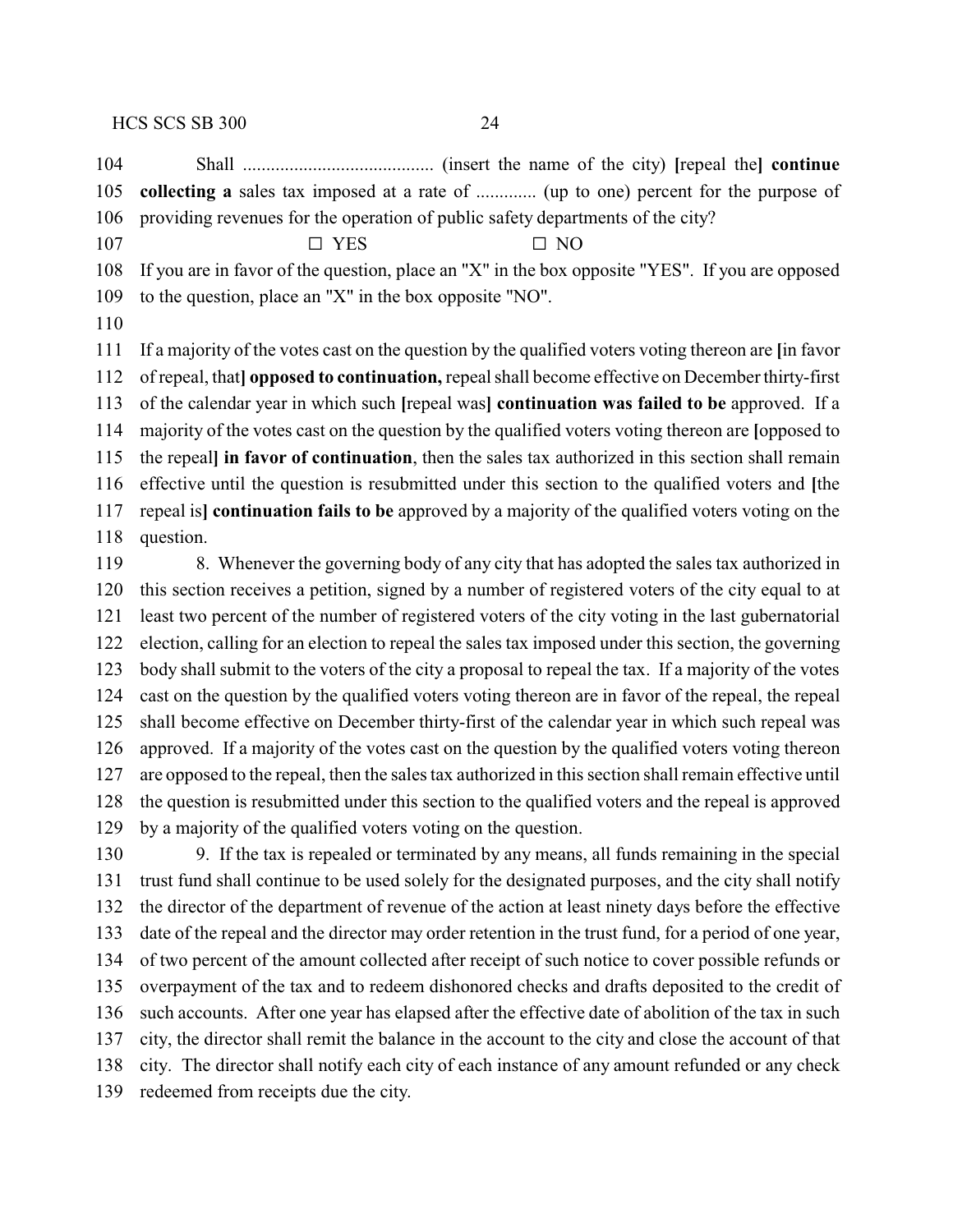169.291. 1. The general administration and the responsibility for the proper operation of the retirement system are hereby vested in a board of trustees of twelve persons who shall be resident taxpayers of the school district, as follows:

 (1) Four trustees to be appointed for terms of four years by the board of education; provided, however, that the terms of office of the first four trustees so appointed shall begin immediately upon their appointment and shall expire one, two, three**,** and four years from the date the retirement system becomes operative, respectively;

 (2) **Until the election in 2016,** four trustees to be elected for terms of four years by and from the members of the retirement system; provided, however, that the terms of office of the first four trustees so elected shall begin immediately upon their election and shall expire one, two, three**,** and four years from the date the retirement system becomes operative, respectively**, but beginning at the election in 2016, three trustees**;

 (3) **Beginning at the election in 2016, one trustee shall be a person employed as a teacher or administrator at a charter school, as "charter school" is defined in section 169.270, elected for a term of four years by and from the members of the retirement system;**

**(4)** The ninth trustee shall be the superintendent of schools of the school district;

 **[**(4)**] (5)** The tenth trustee shall be one retirant of the retirement system elected for a term of four years beginning the first day of January immediately following August 13, 1986, by the retirants of the retirement system;

 **[**(5)**] (6)** The eleventh trustee shall be appointed for a term of four years beginning the first day of January immediately following August 13, 1990, by the board of trustees described in subdivision (3) of section 182.701;

 **[**(6)**] (7)** The twelfth trustee shall be a retirant of the retirement system elected for a term of four years beginning the first day of January immediately following August 28, 1992, by the retirants of the retirement system.

 2. If a vacancy occurs in the office of a trustee, the vacancy shall be filled for the unexpired term in the same manner as the office was previously filled, except that the board of trustees may appoint a qualified person to fill the vacancy in the office of an elected member until the next regular election at which time a member shall be elected for the unexpired term. No vacancyor vacancies on the board of trustees shall impair the power of the remaining trustees to administer the retirement system pending the filling of such vacancy or vacancies. 3. In the event of a lapse of the school district's corporate organization as described in

 subsections 1 and 4 of section 162.081, the general administration and responsibility for the proper operation of the retirement system shall continue to be vested in a twelve-person board of trustees, all of whom shall be resident taxpayers of a city, other than a city not within a county,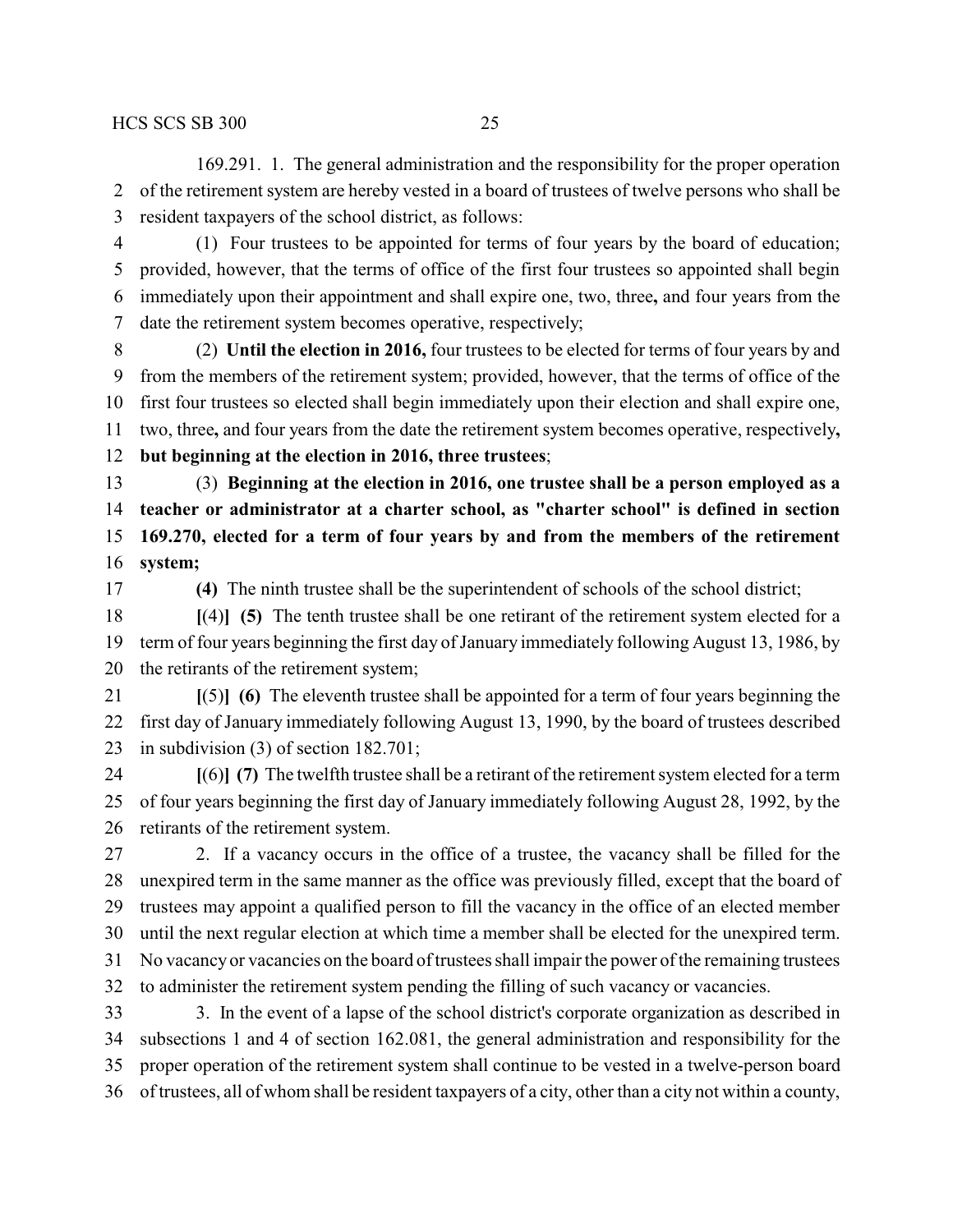of four hundred thousand or more. In such event, if vacancies occur in the offices of the four trustees appointed, prior to the lapse, by the board of education, or in the offices of the four trustees elected, prior to the lapse, by the members of the retirement system, or in the office of trustee held, prior to the lapse, by the superintendent of schools in the school district, as provided in subdivisions (1), (2) and (3) of subsection 1 of this section, the board of trustees shall appoint a qualified person to fill each vacancy and subsequent vacancies in the office of trustee for terms of up to four years, as determined by the board of trustees.

 4. Each trustee shall, before assuming the duties of a trustee, take the oath of office before the court of the judicial circuit or one of the courts of the judicial circuit in which the school district is located that so far as it devolves upon the trustee, such trustee shall diligently and honestly administer the affairs of the board of trustees and that the trustee will not knowingly violate or willingly permit to be violated any of the provisions of the law applicable to the retirement system. Such oath shall be subscribed to by the trustee making it and filed in the office of the clerk of the circuit court.

 5. Each trustee shall be entitled to one vote in the board of trustees. Seven trustees shall constitute a quorum at any meeting of the board of trustees. At any meeting of the board of trustees where a quorum is present, the vote of at least seven of the trustees in support of a motion, resolution or other matter is necessary to be the decision of the board; provided, however, that in the event of a lapse in the school district's corporate organization as described in subsections 1 and 4 of section 162.081, a majority of the trustees then in office shall constitute a quorum at any meeting of the board of trustees, and the vote of a majority of the trustees then in office in support of a motion, resolution or other matter shall be necessary to be the decision of the board.

 6. The board of trustees shall have exclusive original jurisdiction in all matters relating to or affecting the funds herein provided for, including, in addition to all other matters, all claims for benefits or refunds, and its action, decision or determination in anymatter shall be reviewable in accordance with chapter 536 or chapter 621. Subject to the limitations of sections 169.270 to 169.400, the board of trustees shall, from time to time, establish rules and regulations for the administration of funds of the retirement system, for the transaction of its business, and for the limitation of the time within which claims may be filed.

 7. The trustees shall serve without compensation. The board of trustees shall elect from its membership a chairman and a vice chairman. The board of trustees shall appoint an executive director who shall serve as the administrative officer of the retirement system and as secretary to the board of trustees. It shall employ one or more persons, firms or corporations experienced in the investment of moneys to serve as investment counsel to the board of trustees. The compensation of all persons engaged by the board of trustees and all other expenses of the board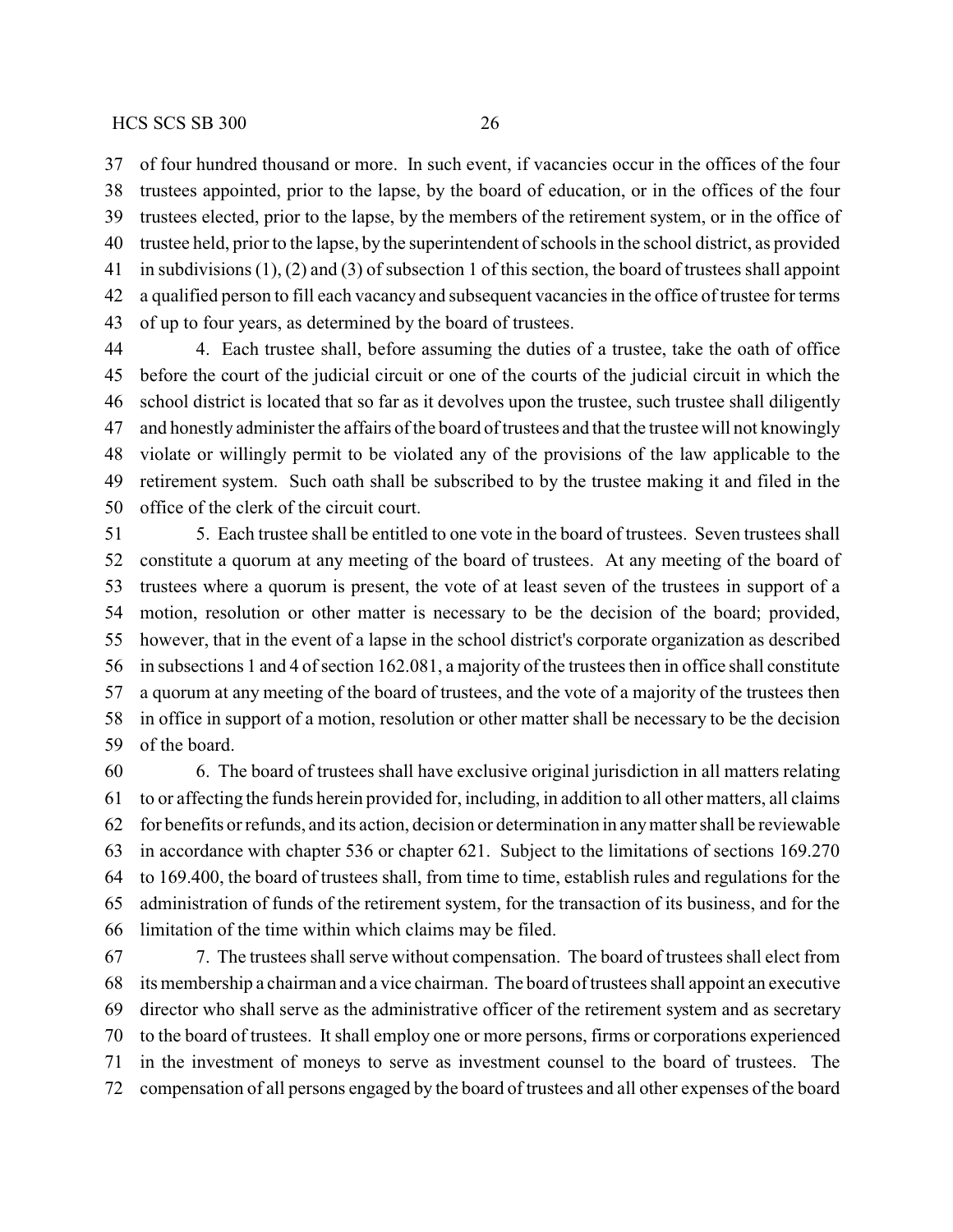necessary for the operation of the retirement system shall be paid at such rates and in such amounts as the board of trustees shall approve, and shall be paid from the investment income.

 8. The board of trustees shall keep in convenient form such data as shall be necessary for actuarial valuations of the various funds of the retirement system and for checking the experience of the system.

 9. The board of trustees shall keep a record of all its proceedings which shall be open to public inspection. It shall prepare annually and furnish to the board of education and to each member of the retirement system who so requests a report showing the fiscal transactions of the retirement system for the preceding fiscal year, the amount of accumulated cash and securities of the system, and the last balance sheet showing the financial condition of the system by means of an actuarial valuation of the assets and liabilities of the retirement system.

 10. The board of trustees shall have, in its own name, power to sue and to be sued, to enter into contracts, to own property, real and personal, and to convey the same; but the members of such board of trustees shall not be personally liable for obligations or liabilities of the board of trustees or of the retirement system.

 11. The board of trustees shall arrange for necessary legal advice for the operation of the retirement system.

 12. The board of trustees shall designate a medical board to be composed of three or more physicians who shall not be eligible for membership in the system and who shall pass upon all medical examinations required under the provisions of sections 169.270 to 169.400, shall investigate all essential statements and certificates made by or on behalf of a member in connection with an application for disability retirement and shall report in writing to the board of trustees its conclusions and recommendations upon all matters referred to it.

 13. The board of trustees shall designate an actuary who shall be the technical advisor of the board of trustees on matters regarding the operation of the retirement system and shall perform such other duties as are required in connection therewith. Such person shall be qualified as an actuary by membership as a Fellow of the Society of Actuaries or by similar objective standards.

 14. At least once in each five-year period the actuaryshall make an investigation into the actuarial experience of the members, retirants and beneficiaries of the retirement system and, taking into account the results of such investigation, the board of trustees shall adopt for the retirement system such actuarial assumptions as the board of trustees deems necessary for the financial soundness of the retirement system.

106 15. On the basis of such actuarial assumptions as the board of trustees adopts, the actuary shall make annual valuations of the assets and liabilities of the funds of the retirement system.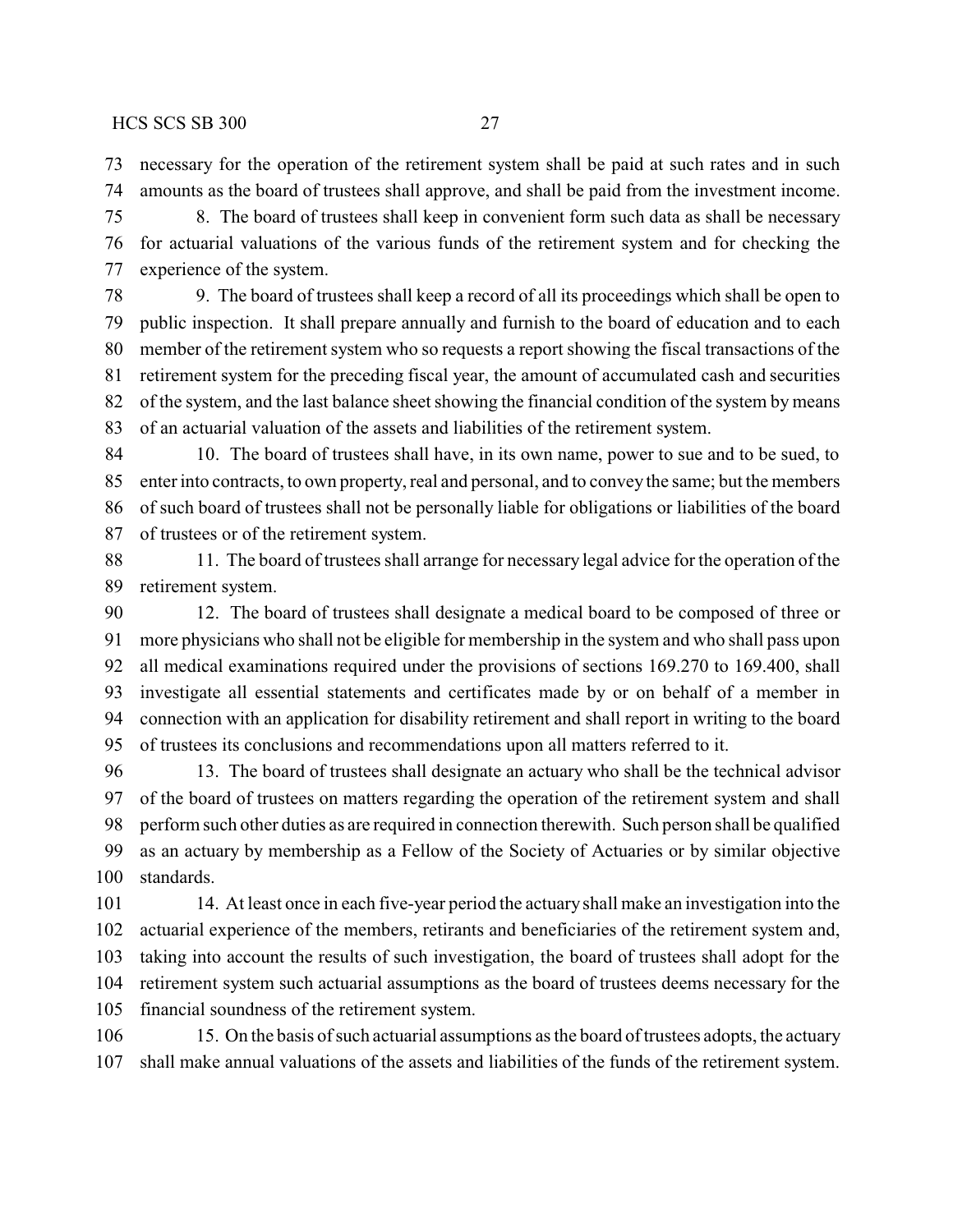16. The rate of contribution payable by the employers shall equal one and ninety-nine one-hundredths percent, effective July 1, 1993; three and ninety-nine one-hundredths percent, effective July1, 1995; five and ninety-nine one-hundredths percent, effective July1, 1996; seven and one-half percent effective January 1, 1999, and for subsequent calendar years through 2013. For calendar year 2014 and each subsequent year, the rate of contribution payable by the employers for each year shall be determined by the actuary for the retirement system in the manner provided in subsection 4 of section 169.350 and shall be certified by the board of trustees to the employers at least six months prior to the date such rate is to be effective.

116 17. In the event of a lapse of a school district's corporate organization as described in subsections 1 and 4 of section 162.081, no retirement system, nor any of the assets of any retirement system, shall be transferred to or merged with another retirement system without prior approval of such transfer or merge by the board of trustees of the retirement system.

169.324. 1. The annual service retirement allowance payable pursuant to section 169.320 shall be the retirant's number of years of creditable service multiplied by a percentage of the retirant's average final compensation, determined as follows:

 (1) A retirant whose last employment as a regular employee ended prior to June 30, 1999, shall receive an annual service retirement allowance payable pursuant to section 169.320 in equal monthly installments for life equal to the retirant's number of years of creditable service multiplied by one and three-fourths percent of the person's average final compensation, subject to a maximum of sixty percent of the person's average final compensation;

 (2) A retirant whose number of years of creditable service is greater than thirty-four and one-quarter on August 28, 1993, shall receive an annual service retirement allowance payable pursuant to section 169.320 in equal monthly installments for life equal to the retirant's number of years of creditable service as of August 28, 1993, multiplied by one and three-fourths percent of the person's average final compensation but shall not receive a greater annual service retirement allowance based on additional years of creditable service after August 28, 1993;

 (3) A retirant who was an active member of the retirement system at any time on or after June 30, 1999, and who either retires before January 1, 2014, or is a member of the retirement system on December 31, 2013, and remains a member continuously to retirement shall receive an annual service retirement allowance payable pursuant to section 169.320 in equal monthly installments for life equal to the retirant's number of years of creditable service multiplied by two percent of the person's average final compensation, subject to a maximum of sixty percent of the person's final compensation;

 (4) A retirant who becomes a member of the retirement system on or after January 1, 2014, including any retirant who was a member of the retirement system before January 1, 2014, but ceased to be a member for any reason other than retirement, shall receive an annual service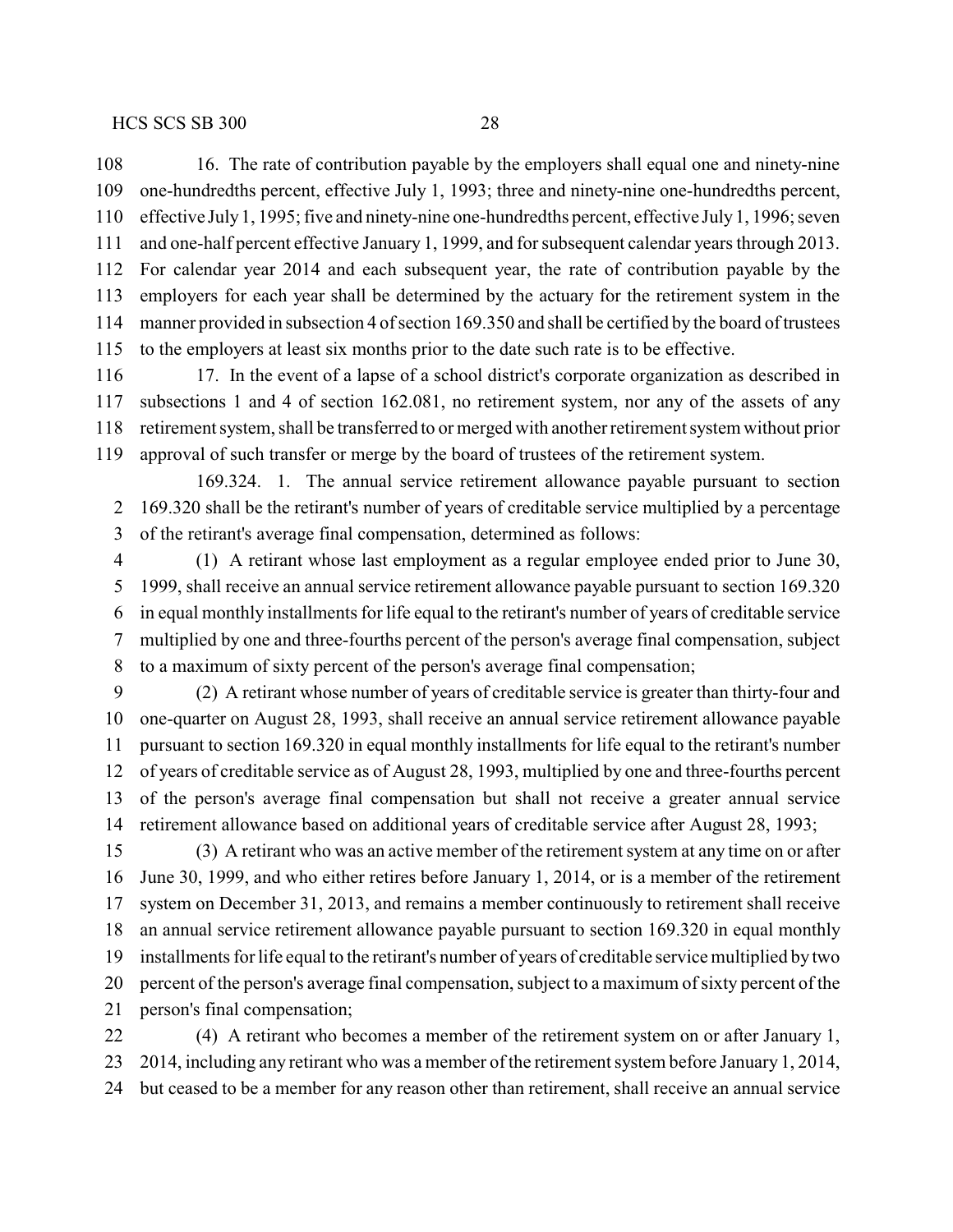retirement allowance payable pursuant to section 169.320 in equal monthly installments for life

 equal to the retirant's number of years of creditable service multiplied by one and three-fourths percent of the person's average final compensation, subject to a maximum of sixty percent of the

person's average final compensation;

 (5) Notwithstanding the provisions of subdivisions (1) to (4) of this subsection, effective January 1, 1996, any retirant who retired on, before or after January 1, 1996, with at least twenty years of creditable service shall receive at least three hundred dollars each month as a retirement allowance, or the actuarial equivalent thereof if the retirant elected any of the options available under section 169.326. Any retirant who retired with at least ten years of creditable service shall receive at least one hundred fifty dollars each month as a retirement allowance, plus fifteen dollars for each additional full year of creditable service greater than ten years but less than twenty years (or the actuarial equivalent thereof if the retirant elected any of the options available under section 169.326). Any beneficiaryof a deceased retirant who retired with at least ten years of creditable service and elected one of the options available under section 169.326 shall also be entitled to the actuarial equivalent of the minimum benefit provided by this subsection, determined from the option chosen.

 2. Except as otherwise provided in sections 169.331, 169.580 and 169.585, payment of a retirant's retirement allowance will be suspended for anymonth for which such person receives remuneration from the person's employer or from any other employer in the retirement system established by section 169.280 for the performance of services except any such person other than a person receiving a disability retirement allowance under section 169.322 may serve as a nonregular substitute, part-time or temporary employee for not more than six hundred hours in any school year without becoming a member and without having the person's retirement allowance discontinued, provided that through such substitute, part-time, or temporary employment, the person may earn no more than fifty percent of the annual salary or wages the person was last paid by the employer before the person retired and commenced receiving a retirement allowance, adjusted for inflation. If a person exceeds such hours limit or such compensation limit, payment of the person's retirement allowance shall be suspended for the month in which such limit was exceeded and each subsequent month in the school year for which the person receives remuneration from any employer in the retirement system. **In addition to the conditions set forth above, this subsection shall apply to any person retired and currently receiving a retirement allowance under sections 169.270 to 169.400, other than for disability, who is employed by a third party or is performing work as an independent contractor ifsuch person is performing work in a district included in the retirement system as a temporary or long-term substitute teacher or in any other position that would normally require that person to be duly certificated under the laws governing the**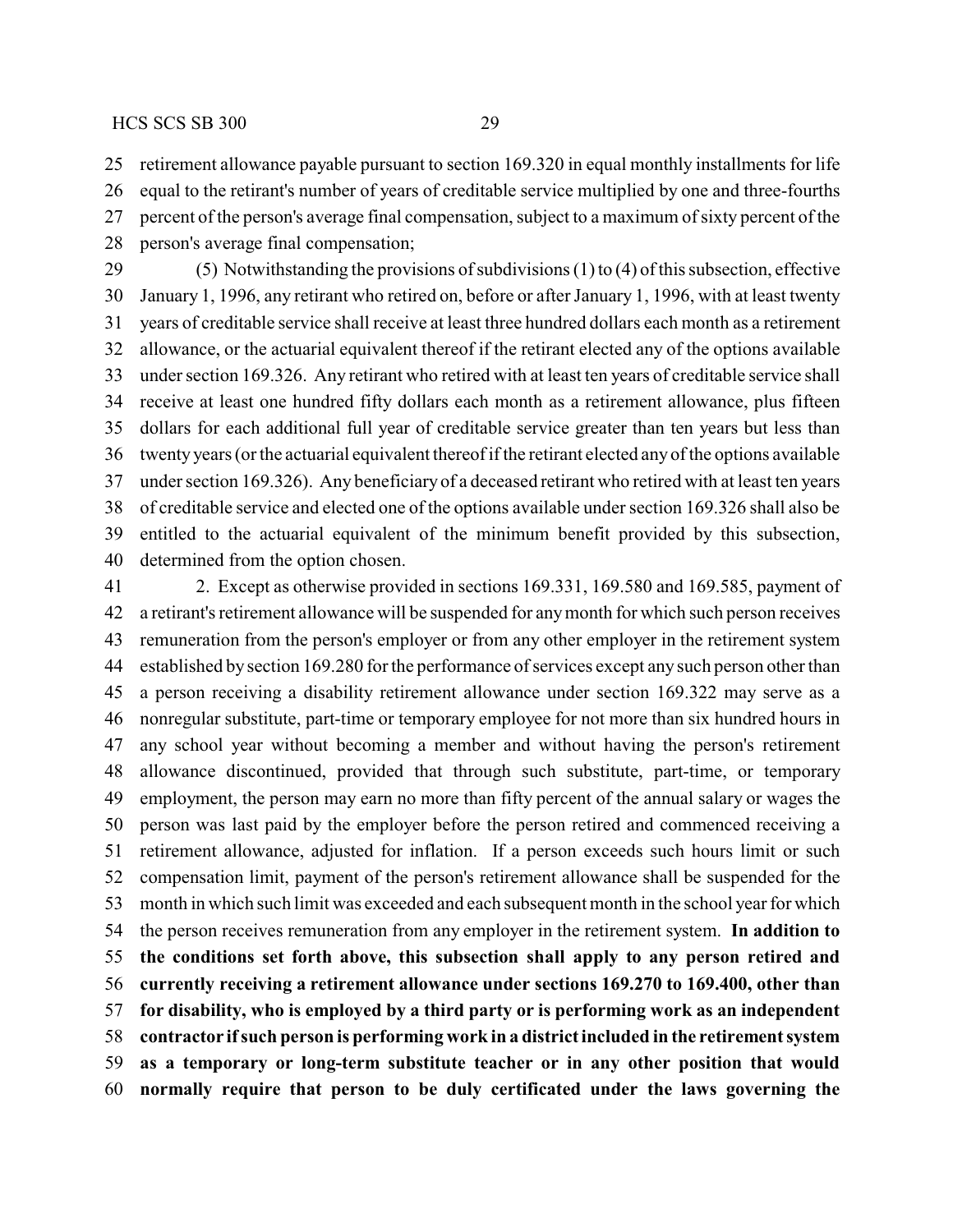**certification of teachers in Missouri if such person was employed by the district. The**

**retirement system may require the district, the third-party employer, the independent**

**contractor, and the retiree subject to this subsection to provide documentation showing**

**compliance with this subsection. If such documentation is not provided, the**

 **retirement system may deem the retiree to have exceeded the limitations provided in this subsection**. If a retirant is reemployed by any employer in any capacity, whether pursuant to this section, or section 169.331, 169.580, or 169.585, or as a regular employee, the amount of such person's retirement allowance attributable to service prior to the person's first retirement date shall not be changed by the reemployment. If the person again becomes an active member and earns additional creditable service, upon the person's second retirement the person's retirement allowance shall be the sum of:

 (1) The retirement allowance the person was receiving at the time the person's retirement allowance was suspended, pursuant to the payment option elected as of the first retirement date, plus the amount of any increase in such retirement allowance the person would have received pursuant to subsection 3 of this section had payments not been suspended during the person's reemployment; and

 (2) An additional retirement allowance computed using the benefit formula in effect on the person's second retirement date, the person's creditable service following reemployment, and the person's average final annual compensation as of the second retirement date. The sum calculated pursuant to this subsection shall not exceed the greater of sixty percent of the person's average final compensation as of the second retirement date or the amount determined pursuant to subdivision (1) of this subsection. Compensation earned prior to the person's first retirement date shall be considered in determining the person's average final compensation as of the second retirement date if such compensation would otherwise be included in determining the person's average final compensation.

 3. The board of trustees shall determine annuallywhether the investment return on funds of the system can provide for an increase in benefits for retirants eligible for such increase. A retirant shall and will be eligible for an increase awarded pursuant to this section as of the second January following the date the retirant commenced receiving retirement benefits. Any such increase shall also apply to any monthly joint and survivor retirement allowance payable to such retirant's beneficiaries, regardless of age. The board shall make such determination as follows: (1) After determination by the actuary of the investment return for the preceding year as of December thirty-first (the "valuation year"), the actuary shall recommend to the board of trustees what portion of the investment return is available to provide such benefits increase, if any, and shall recommend the amount of such benefits increase, if any, to be implemented as of

the first day of the thirteenth month following the end of the valuation year, and first payable on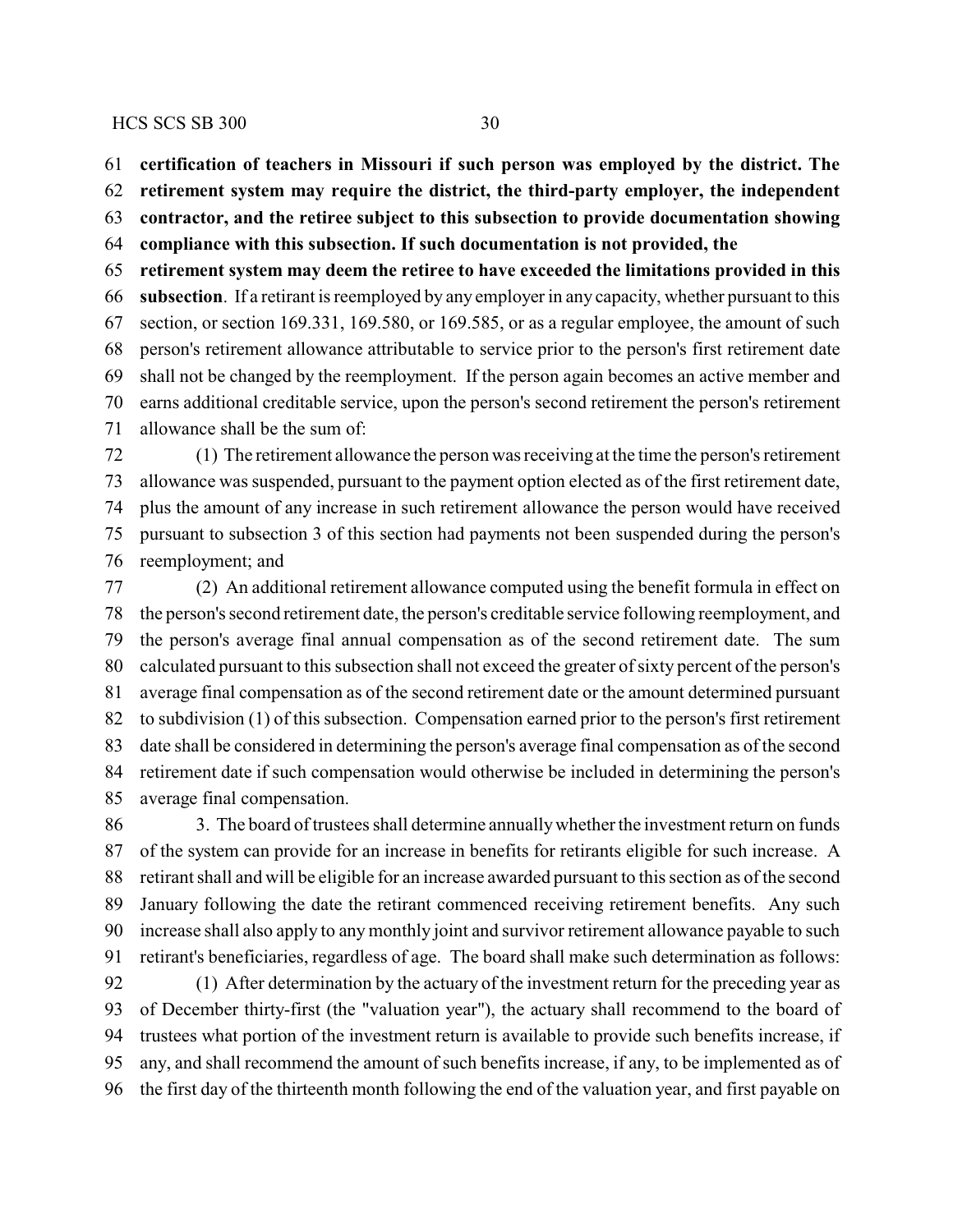or about the first day of the fourteenth month following the end of the valuation year. The actuary shall make such recommendations so as not to affect the financial soundness of the retirement system, recognizing the following safeguards:

 (a) The retirement system's funded ratio as of January first of the year preceding the year of a proposed increase shall be at least one hundred percent after adjusting for the effect of the proposed increase. The funded ratio is the ratio of assets to the pension benefit obligation;

 (b) The actuarially required contribution rate, after adjusting for the effect of the proposed increase, may not exceed the then applicable employer and member contribution rate as determined under subsection 4 of section 169.350;

 (c) The actuary shall certify to the board of trustees that the proposed increase will not impair the actuarial soundness of the retirement system;

 (d) A benefit increase, under this section, once awarded, cannot be reduced in succeeding years;

 (2) The board of trustees shall review the actuary's recommendation and report and shall, in their discretion, determine if any increase is prudent and, if so, shall determine the amount of increase to be awarded.

4. This section does not guarantee an annual increase to any retirant.

 5. If an inactive member becomes an active member after June 30, 2001, and after a break in service, unless the person earns at least four additional years of creditable service without another break in service, upon retirement the person's retirement allowance shall be calculated separately for each separate period of service ending in a break in service. The retirement allowance shall be the sum of the separate retirement allowances computed for each such period of service using the benefit formula in effect, the person's average final compensation as of the last day of such period of service and the creditable service the person earned during such period of service; provided, however, if the person earns at least four additional years of creditable service without another break in service, all of the person's creditable service prior to and including such service shall be aggregated and, upon retirement, the retirement allowance shall be computed using the benefit formula in effect and the person's average final compensation as of the last day of such period of four or more years and all of the creditable service the person earned prior to and during such period.

 6. Notwithstanding anything contained in this section to the contrary, the amount of the annual service retirement allowance payable to any retirant pursuant to the provisions of sections 169.270 to 169.400, including any adjustments made pursuant to subsection 3 of this section, shall at all times comply with the provisions and limitations of Section 415 of the Internal Revenue Code of 1986, as amended, and the regulations thereunder, the terms of which are specifically incorporated herein by reference.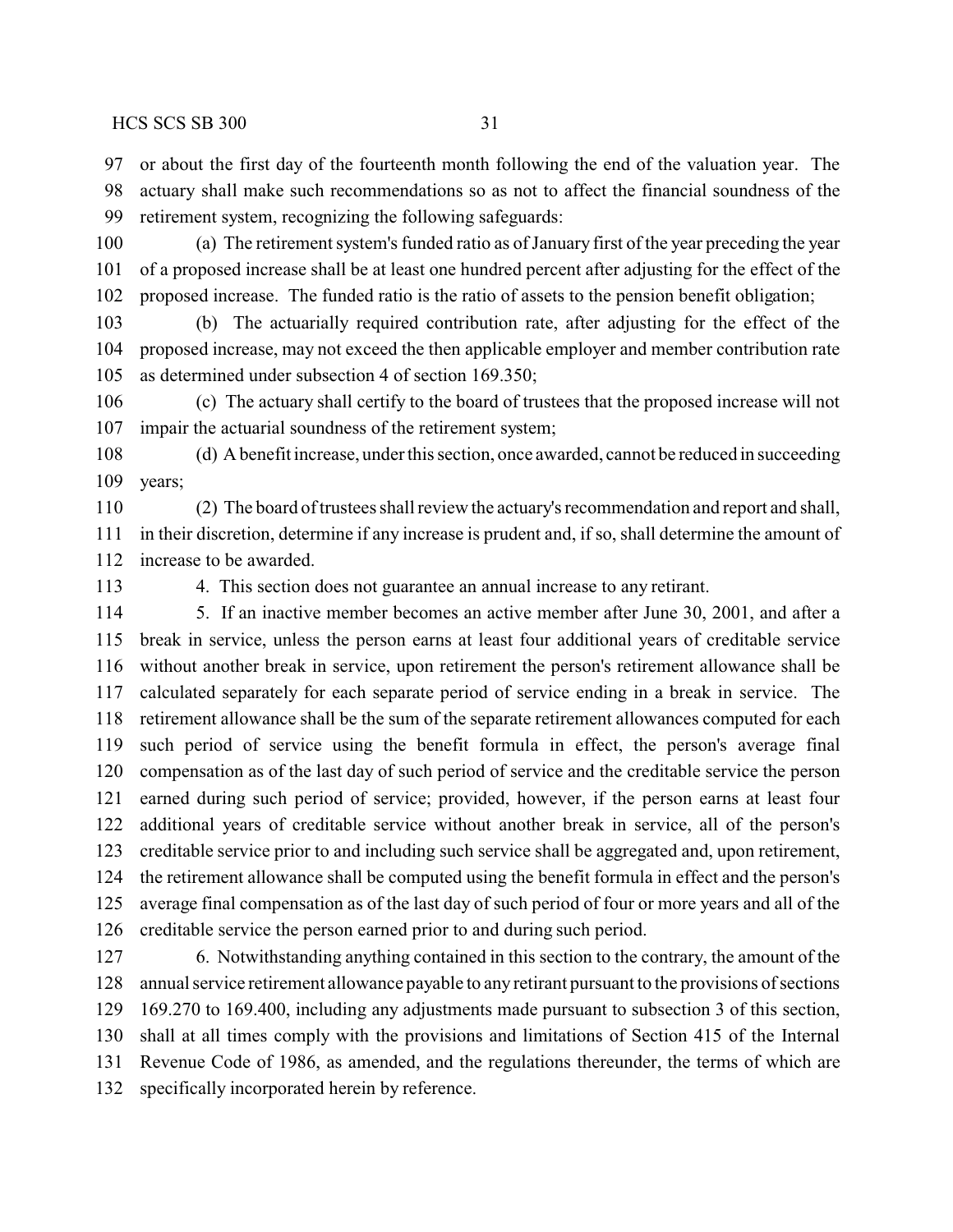7. All retirement systems established by the laws of the state of Missouri shall develop a procurement action plan for utilization of minority and women money managers, brokers and investment counselors. Such retirement systems shall report their progress annually to the joint committee on public employee retirement and the governor's minority advocacy commission.

169.450. 1. The general administration and responsibility for the proper operation of the retirement system and for making effective the provisions of sections 169.410 to 169.540 are hereby vested in a board of trustees of eleven persons, as follows:

 (1) Four trustees to be appointed for terms of four years by the board of education; provided, however, that their terms shall be fixed so the terms of one of the trustees so appointed shall expire each year. The members of such board of trustees appointed by the board of education may be members of the board of education or other individuals deemed qualified to hold such positions by the board of education;

 (2) Four trustees to be elected for terms of four years by and from the active members of the retirement system who shall hold office as trustees only while active members; provided, however, that their terms shall be fixed so that the terms of one of the trustees so elected shall expire each year; and provided further, that **[**not more than**] at least** two of such persons shall be teachers and **[**two**] not more than one** shall be **[**nonteachers**] a nonteacher, and beginning in 2016, one shall be a person employed as a teacher or administrator at a charter school, as "charter school" is defined in section 169.270, and elected for a term of four years by the members of the retirement system**. For the purposes of this subsection, a school administrator shall not be eligible for the positions established pursuant to this subdivision and shall be eligible for the position established pursuant to subdivision (4) of this subsection;

 (3) Two trustees, who shall be retired members, to be elected for terms of four years by and from the retired members of the retirement system; provided, however, that the terms of office of the first two trustees so elected shall begin immediately upon their election and shall expire two and four years from the date of their election, respectively; and provided further, that not more than one of such persons shall be a teacher and one shall be a nonteacher;

 (4) One member, who shall be a school administrator, to be elected for a term of four years by and from the active members of the retirement system who shall hold office as a trustee only while an active member; except that, the initial term of office of such trustee shall expire on December 31, 1999.

28 2. If a vacancy occurs in the office of trustee, the vacancy shall be filled for the unexpired term in the same manner as the office was previously filled. No vacancy or vacancies on the board of trustees shall impair the power of the remaining trustees to administer the retirement system pending the filling of such vacancies.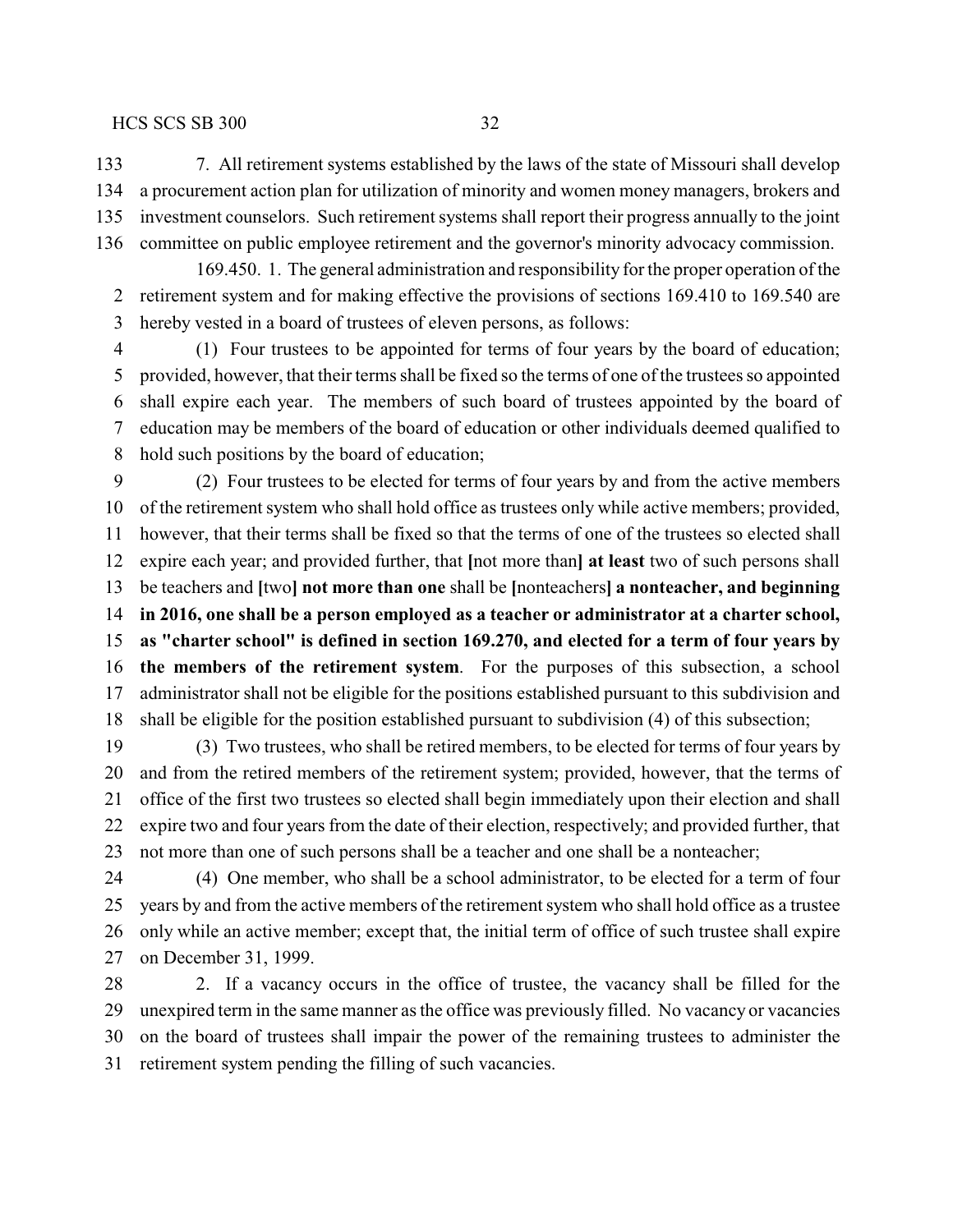3. In the event of a lapse of a school district's corporate organization as described in subsections 1 and 4 of section 162.081, or for any other reason, the general administration and the responsibility for the proper operation of the retirement system shall continue to be fully vested in the trustees then currently serving and such trustees shall continue to serve and be elected in the same manner as set forth in this statute as if no lapse had occurred, except that in the event of vacancies occurring in the office of trustees appointed by the board of education prior to the lapse, the board of trustees shall appoint a qualified person or persons to fill such

vacancy or vacancies for terms of up to four years.

 4. Trustees shall serve without compensation, and any trustee shall be reimbursed from the expense fund for all necessary expenses which the trustee may incur through service on the board of trustees.

 5. Each trustee shall, within ten days after such trustee's appointment or election, take an oath of office before the clerk of the circuit court of the judicial circuit in which the school district is located that, so far as it devolves upon the trustee, the trustee will diligently and honestly administer the affairs of the board of trustees and that the trustee will not knowingly violate or willingly permit to be violated any of the provisions of the law applicable to the retirement system. Such oath shall be subscribed to by the trustee making it and filed in the office of the clerk of the circuit court.

 6. The circuit court of the judicial circuit in which the school district is located shall have jurisdiction over the members of the board of trustees to require them to account for their official conduct in the management and disposition of the funds and property committed to their charge; to order, decree and compel payment by them to the public school retirement system of their school district of all sums of money, and of the value of all property which may have been improperly retained by them, or transferred to others, or which may have been lost or wasted by any violation of their duties or abuse of their powers as such members of such board; to remove any such member upon proof that the trustee has abused the trustee's trust or has violated the duties of the trustee's office; to restrain and prevent any alienation or disposition of property of such public school retirement system by the members, in cases where it may be threatened, or there is good reason to apprehend that it is intended to be made in fraud of the rights and interests of such public school retirement system. The jurisdiction conferred by sections 169.410 to 169.540 shall be exercised as in ordinary cases upon petition, filed by the board of education of such school district, or by any two members of the board of trustees. Such petition shall be heard in a summary manner after ten days' notice in writing to the member complained of, and an appeal shall lie from the judgment of the circuit court as in other causes and be speedily determined, but such appeal shall not operate under anycondition as a supersedeas of a judgment of removal from office.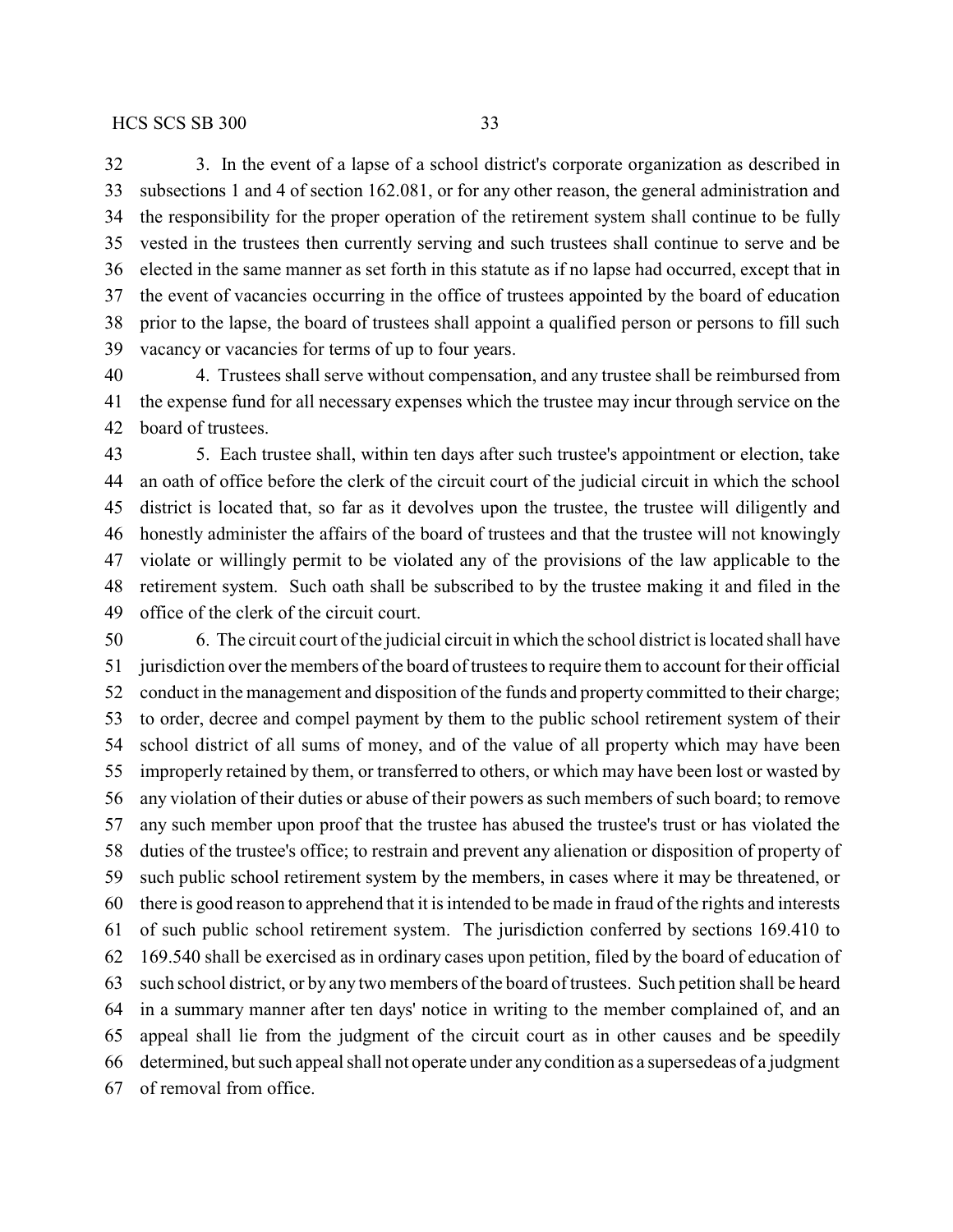7. Each trustee shall be entitled to one vote in the board of trustees. Six votes shall be necessary for a decision by the trustees at any meeting of the board of trustees.

 8. Subject to the limitations of sections 169.410 to 169.540, the board of trustees shall, from time to time, establish rules and regulations for the administration of the retirement system, for eligibility for and determination of benefits under the retirement system, for the investment of retirement system assets, and for the transaction of the retirement system's business.

 9. The board of trustees shall elect from its membership a chairman and shall, by majority vote of its members, appoint a secretary, who may be, but need not be, one of its members. It shall engage such actuarial and other services as shall be required to transact the business of the retirement system. It shall also engage an investment counselor who shall be experienced in the investment of moneys to advise the trustees on investments of the retirement system. The compensation of all persons engaged by the board of trustees and all other expenses of the board necessary for the operation of the retirement system shall be paid at such rates and in such amounts as the board of trustees shall approve.

 10. The board of trustees shall keep in convenient form such data as shall be necessary for actuarial valuations of the assets of the retirement system and for checking the experience of the system.

 11. The board of trustees shall keep a record of all its proceedings which shall be open to public inspection. It shall prepare annually and send to the board of education and to each member of the retirement system a report showing the fiscal transactions of the retirement system for the preceding fiscal year, a detailed listing of all salaries and expenditures incurred by the trustees for its operation, the amount of the accumulated cash and securities of the system, and the last balance sheet showing the financial condition of the system by means of an actuarial valuation of the assets and liabilities of the retirement system. The board of trustees shall also prepare or cause to be prepared an annual report concerning the operation of the retirement system herein provided for, which report shall be sent by the chairman of the board of trustees to the board of education.

 12. The board of trustees shall arrange for necessary legal advice for the operation of the retirement system.

 13. The board of trustees shall designate a medical board to be composed of three physicians, none of whom shall be eligible for benefits pursuant to sections 169.410 to 169.540, who shall arrange for and pass upon all medical examinations required pursuant to the provisions of sections 169.410 to 169.540, shall investigate all essential statements and certificates made by or on behalf of a member in connection with an application for disability retirement and shall report in writing to the board of trustees its conclusions and recommendations upon all matters referred to it.